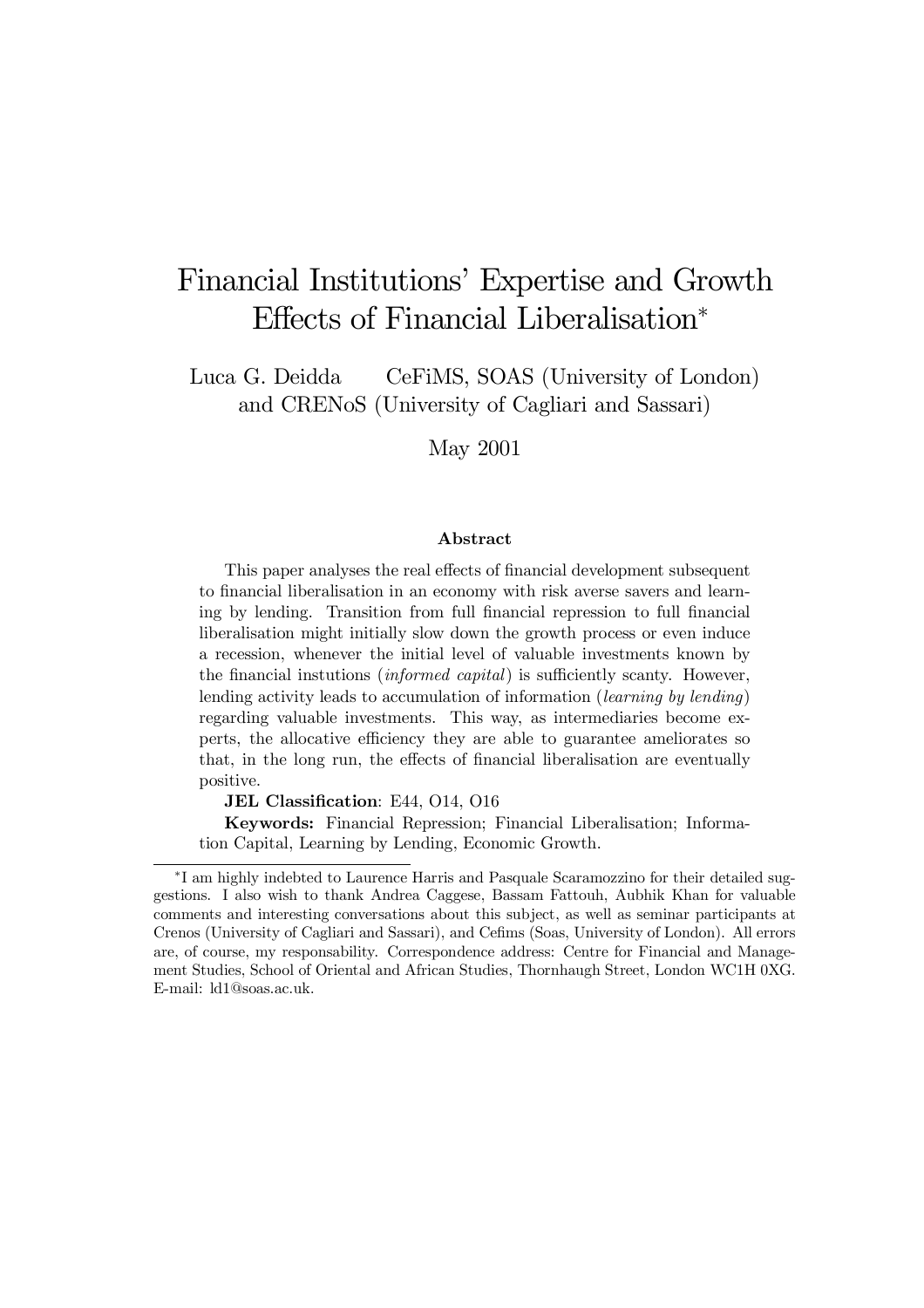#### 1. Introduction

In the last 30 years the analysis of the growth effects of financial repression, and more generally of financial underdevelopment has become a crucial issue on the agenda of researchers and policy makers. The dominant view dates back to Mckinnon (1973) and Shaw (1973) and suggests that financial repression is bad for growth since it worsen both quantity and quality of investment. This accustomed proposition has been generally confirmed by more recent literature on financial  $development$  and growth.<sup>1</sup> Cross sectional econometric studies, like those of Jose De Gregorio and Guidotti (1995), King and Levine (1993) and Roubini and Salai-Martin (1992) are to a large extent supportive of the leading view in so far they show that measures of financial repression are negatively correlated with subsequent growth rates. These findings are consistent with other cross sectional econometric analyses on finance and growth showing that measures of financial development tend to be positively correlated with subsequent growth, see for instance King and Levine  $(1993a, b)^2$ . Yet, there is additional evidence which points to a negative relationship between financial liberalisation and growth. For instance, De Gregorio and Guidotti (1995) show that in the case of Latin American countries financial development, as measured by the ratio between domestic credit to the private sector and GDP, is significantly negatively correlated with subsequent growth.<sup>3</sup> This is consistent with Xu  $(2000)$  who shows that 14 out of the 41 countries in his sample exhibit negative long-term cumulative effects of permanent financial development on economic growth. Interestingly enough, the number of countries displaying negative effects declines as the level of economic development increases suggesting that the growth effects of financial devel-

<sup>&</sup>lt;sup>1</sup>Khan (2001), Acemoglu and Zilibotti (1997), King and Levine (1993), Saint-Paul (1993), Bencivenga and Smith (1992), Levine (1991), Greenwood and Jovanovic (1990), are key examples of this strand of literature. Excellent surveys on the topic are those by Levine (1997) and Pagano (1993).

<sup>&</sup>lt;sup>2</sup>Note however that as pointed out by Rajan and Zingales (1997) cross country regression do not offer solid insights about causality. Moreover, as discussed by Ram (1999) cross country samples are likely to be characterised by huge parametric heterogeneity across countries, which cast doubts on the legitimacy of conclusions drawn about subgroups of countries on the basis of full sample statistics.

 $3$ According to their interpretation this finding might "[..] reflect the effects of experiments of extreme liberalisation of financial markets followed by their collapse [..]î (De Gregorio and Guidotti, page 443).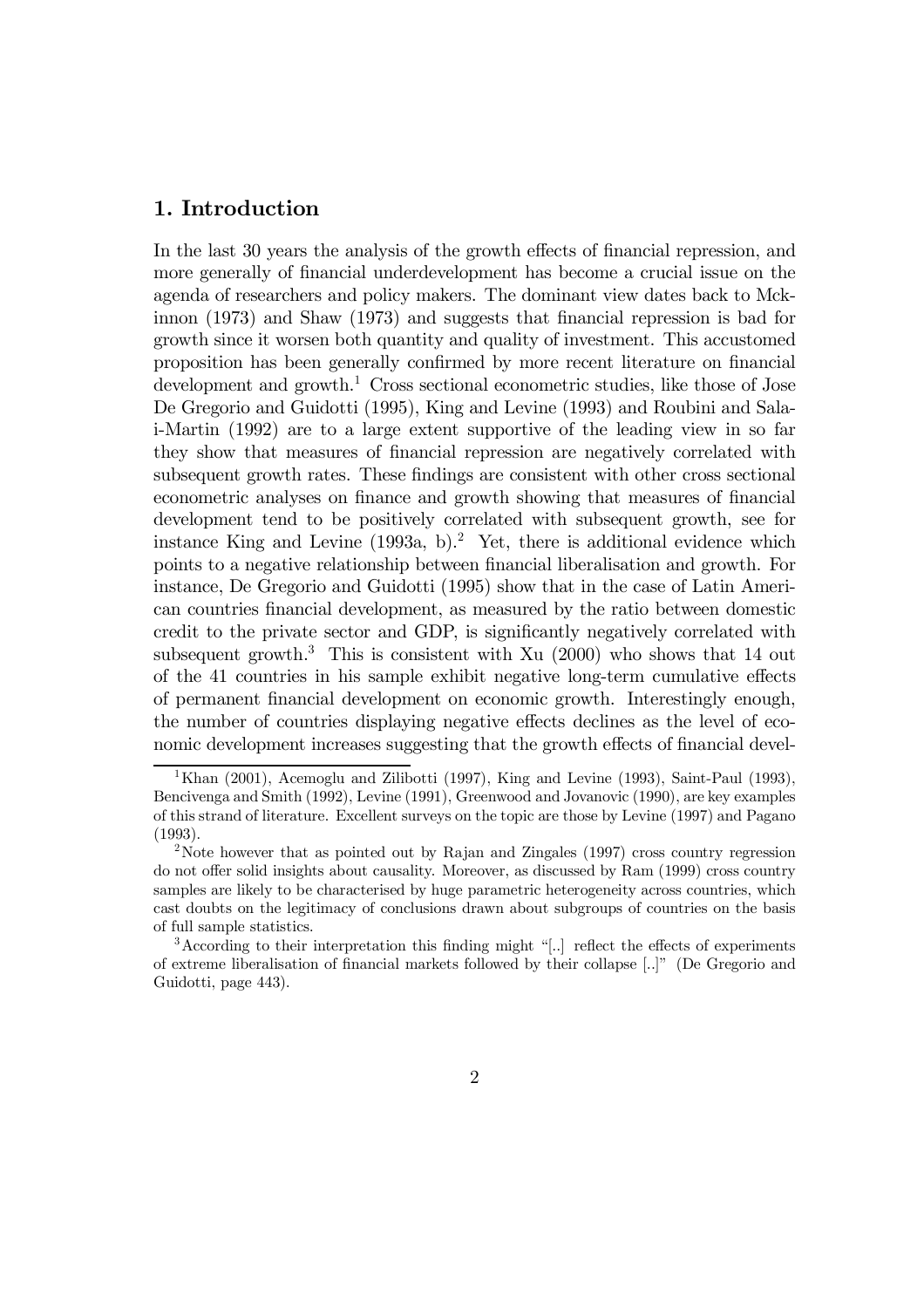opment change depending on the conditions of the real sector of the economy.4 Fry (1995) brings historical examples where financial liberalisation has failed to boost economic growth and argues that: "[..](developing countries) have made various changes in the structure and operations of their financial systems under the rubric of financial development, financial liberalisation, or reform. The experience of these efforts has been disappointing in the extreme  $[...]$ <sup>"</sup>,  $[Fry (1995)$ , page 452]. In Fryís view, if the financial sector rapidly expands after financial liberalisation this might worsen the allocative efficiency of the financial institutions. Among the possible causes, one is that "[..] there are likely to be acute shortages of trained personnel in the financial sector  $[...]$ <sup>n</sup> and, " $[...]$  obviously expertise cannot be acquired overnight  $[...]$ " (Fry 1995, page 454). A similar point is raised by Blanchard et al. (1992) who in their discussion about the reforming of east European countries argue that "[..]the building of both competence and expertise in banking is nearly by essence a process of learning by doing that takes years  $\lbrack .. \rbrack$ ", (Blanchard et al, 1992, page 78).

We reckon that in reality transitions caused by reforms develop according to many factors. Yet, the point we develop in this paper is that, even abstracting from those other factors, possible temporary slowdowns/recessions induced by financial development fostered by financial liberalisation can be explained as the result of a transformation process in which an old system of production is abandoned for a new and untried one. The basic idea is similar to the concept of transformational recessions (or slowdowns) applied by Blanchard et al (1992, 1997) in the analysis of East European Countries.

As financial liberalisation triggers financial development the economy moves from an initial situation in which financial institutions play little role to new equilibria in which financial institutions can be key to the allocation of financial resources. Financial development ensures risk pooling and mobilisation of savings. Correspondingly, a larger set of investment opportunities becomes feasible and attractive to savers. The result should be that financial resources are allocated toward more productive investments. However, this crucially depends upon the

<sup>4</sup>Furthermore, econometric evidence of a negative relationship between finance and growth in the case of low-grow, or medium-grow economies, is found by Ram (1999) in a cross sectional study. In our view the possibility of a non monotonic relationship between finance and growth is a candidate explanation of why Demetriades and Hussein (1996) fail to find robust cointegration between financial deepening and the level of economic development in one third of the developing countries in their sample. Indeed, Demetriades and Hussein argue that the evidence they reach provides ì[..] little support to the view that finance is a leading sector in the process of economic development [..]"; (Demetriades and Hussein, 1996, page 385).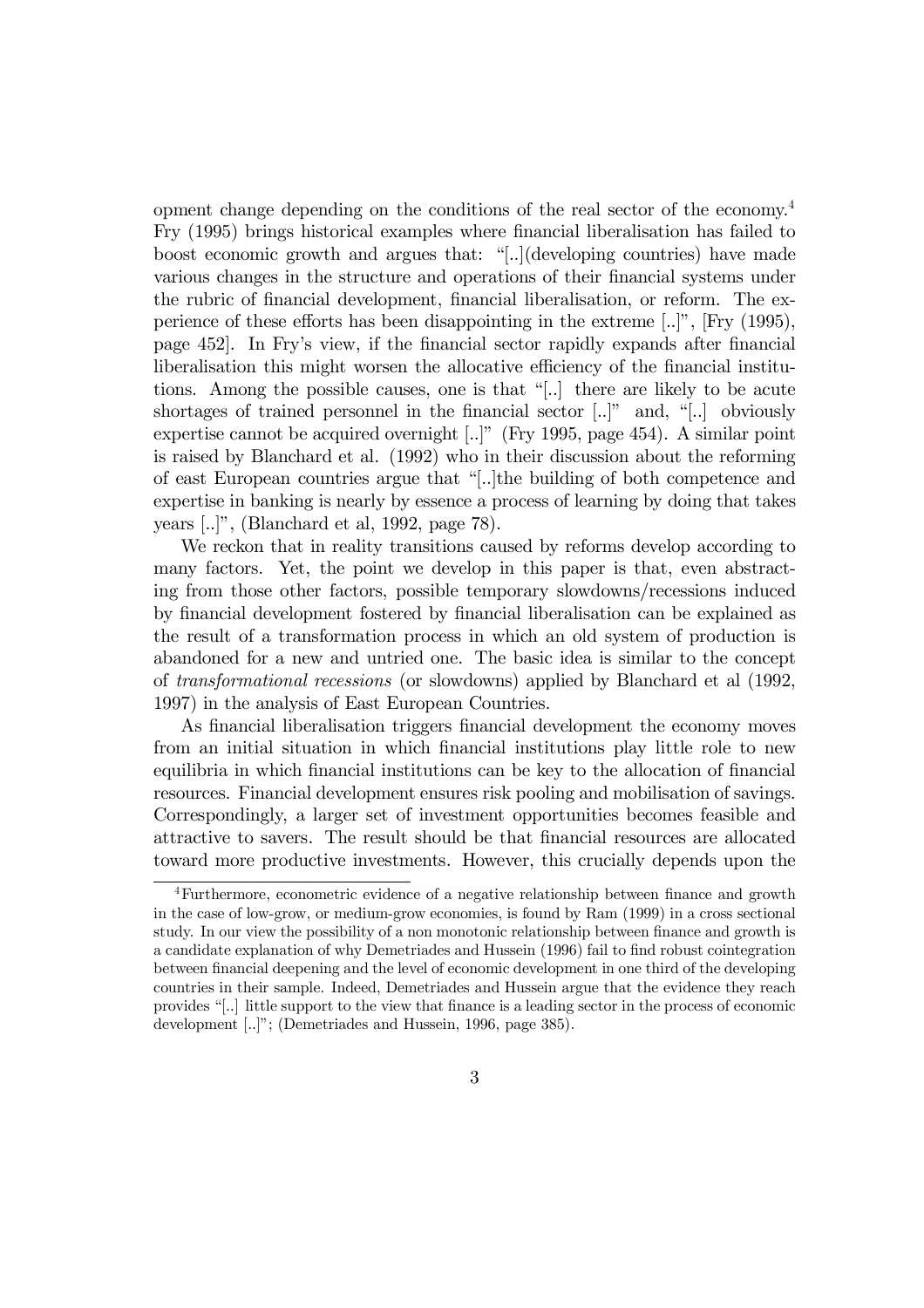ability of the financial sector to identify the valuable investment opportunities. In a world in which information about investments' quality is imperfect, such ability is, at least partly, the outcome of a learning by lending process through which financial institutions accumulate relevant knowledge, i.e. information capital. Yet, in financially repressed economies, the active role of the financial system in the allocation of credit is reduced or virtually absent. Hence, financial institutions tend to have low expertise, i.e. the level of information capital tends to be low, $5$ which jeopardies the allocative efficiency that can be guaranteed by the financial system, at least soon after liberalisation. The argument then is that, at least in the early stages, the gains associated with the transition process might be not strong enough to compensate for the productivity losses associated with the dismantling of the old production system.

To investigate this idea we build a simple OLG model with risk-averse individuals, in which financial liberalisation, inducing saving mobilisation, allows both for risk diversification and the adoption of a more productive industrial technology which requires an initially high level of investment. Production can be run by industrial firms or by individual simple firms. Information about firmsí quality is fully observed by third investors one period after investment. Under these premises, we consider two extreme regimes: full financial repression and full financial liberalisation. Under the first regime, there are no financial transactions. Each individual is engaged in self-production and carries all associated risks which cannot be diversified in any way. Under the second regime, funds can be intermediated by the financial sector. Within this set up we show that the financial system emerging because of financial liberalisation could still offer a higher safe return than the certainty equivalent savers would get under financial repression, thereby attracting savings, even in cases in which the overall productivity of financed investment is, due to the poor allocation achieved by the non expert intermediaries, lower than that under financial repression. Correspondingly, financial development sparked off by financial liberalisation can be initially detrimental for growth so that, in the early stages, the transition process might be characterised by a slowdown or even a recession.

The key to this result is that financial intermediaries ameliorate risk diver-

<sup>5</sup> In some extreme cases of financial repression as those of the EE countries under the prereform regime, the level of information capital was almost zero. As Calvo and Coricelli (1996) note, ì[..] The information capital necessary for the functioning of credit markets and the concomitant banking skills were absent in the financial regime. Moreover, private credit markets did not exist in highly centralized economies [..]". Indeed, "in the prereform regime banks mainly served the role of accounting firms [..]", (Calvo and Coricelli, 1996, page 75).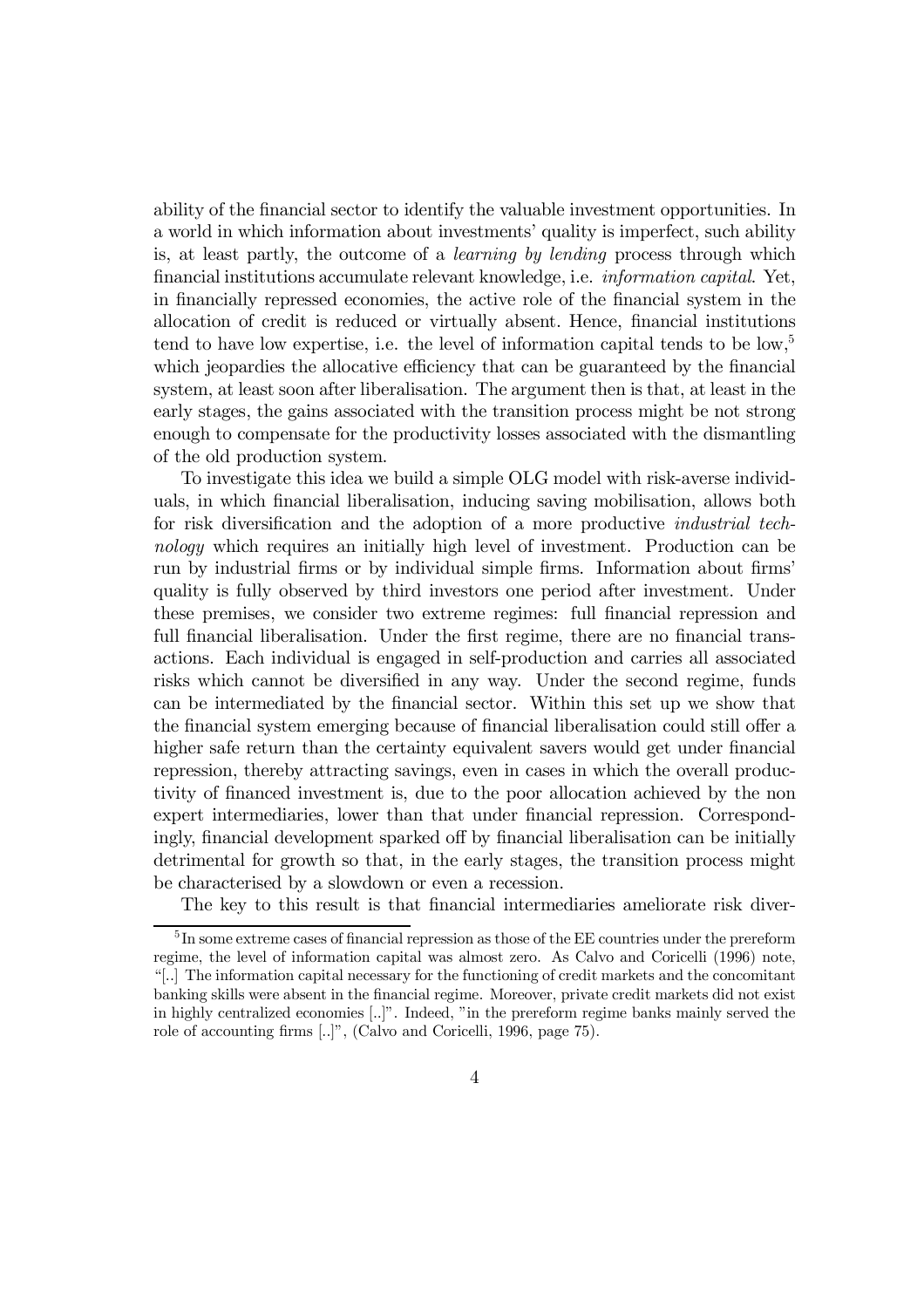sification. The literature on finance and growth has often identified the provision of better diversification opportunities as one of the reasons why financial intermediaries improve the allocation of financial resources, thereby enhancing productivity of investments. Indeed, this intuition has been formally modelled by various authors like, for instance, Acemoglu and Zilibotti (1997), Saint-Paul (1993) and Greenwood and Jovanovic (1990). Our result calls attention to the reverse possibility. The provision of risk diversification here justifies why after financial liberalisation, financial institutions might start playing a central role in the allocation of financial resources even though, being not learned enough, they are inefficient to such an extent that they are actually detrimental for growth. Other studies, like for instance, Devereux and Smith (1994) and Obstfield (1994) have shown that risk diversification might retard growth when it affect adversely the propensity to save. This result is obviously fundamentally different from the one we propose here as it relies entirely on the income and substitution effects induced by risk-diversification. Indeed, in our model, the fact that financial institutions improve risk-diversification justifies the development of growth-harming financial institutions independently of the effects on individuals' propensity to save.<sup>6</sup>

In the model, financial institutions are able to accumulate information about valuable firms through lending activity. Accordingly, as the credit market starts playing a central role in the allocation of savings, this induces a process of accumulation of information capital which ameliorates the allocative efficiency achieved by the credit market so that at some stage financial liberalisation would eventually start bringing positive growth effects. Therefore, the model we propose predicts a relationship between financial development triggered by financial liberalisation and economic growth which might be possibly non monotonic, i.e. negative in the early stages of the transition process, and positive later on.

The structure of the paper is as follows. Section 2 presents the model. Section 3 solves the model in case of full financial repression. Section 4 analyses the impact of financial liberalisation focusing both on immediate consequences and ultimate long run effects. A last section is left for conclusions.

 $6$ As it becomes clearer from the description of the model, we assume that agents, who live for two periods, derive utility only from second period consumption, and therefore always save all their first period income. In other words the marginal propensity to save is constant and equal to 1.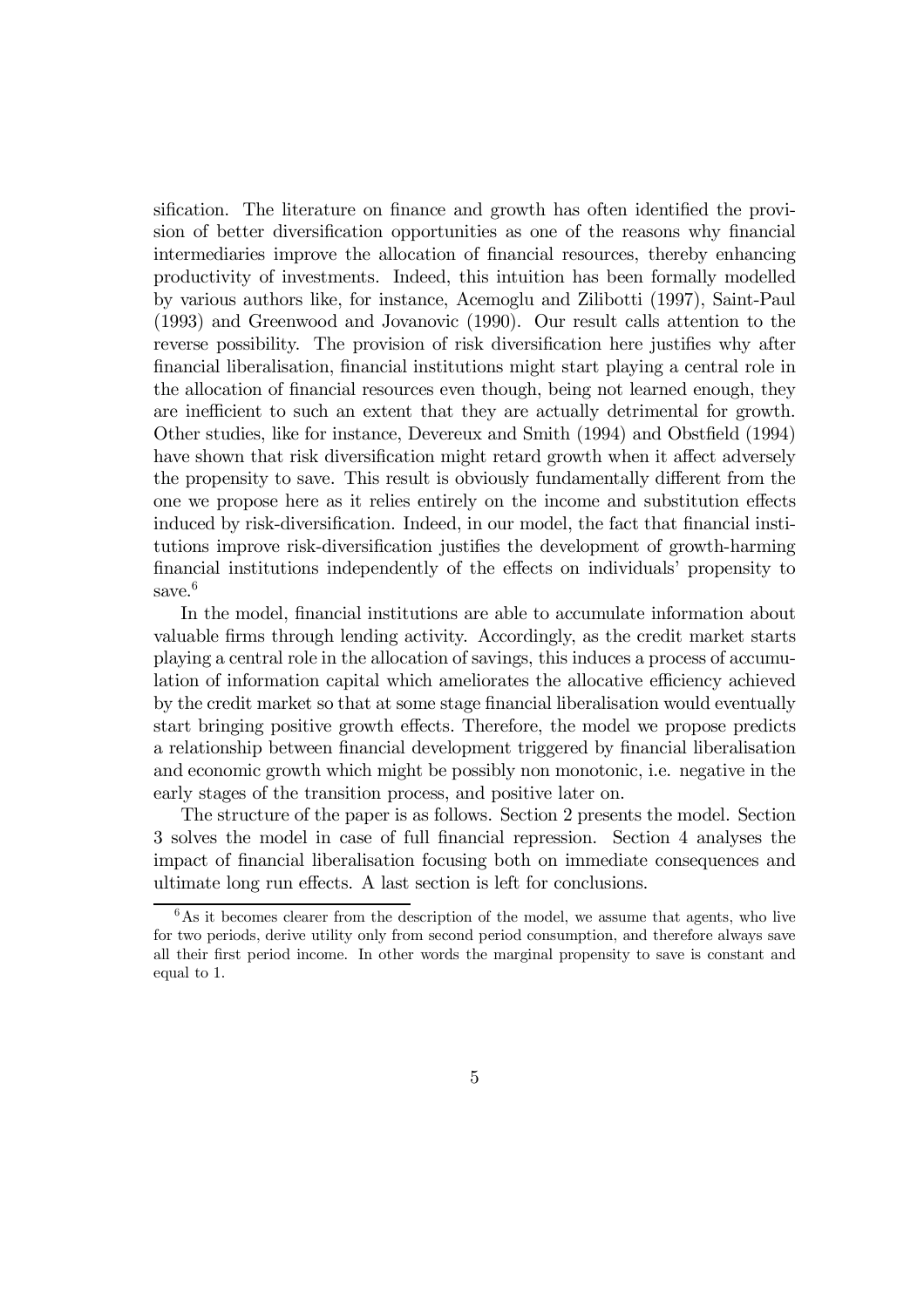#### 2. The model

The economy consists of a continuum size  $H$  of individuals and atomistic infinitely lived industrial firms. The population of individuals as a standard OLG structure with individuals living for two periods. Individuals have identical preferences and derive utility from consumption in the second period of life according to  $U_t = c_{2,t}^{1-\rho}$ , where, for each member of generation t,  $c_{2,t}$  is the consumption level in the second period of life, and  $\rho$  is a given parameter greater than zero. Each young individual is endowed with one unit of labour which s/he supplies inelastically to producers earning a salary  $w_t$  in her/is first period of life. Given individual's preferences, the salary is entirely saved to finance consumption in the second period.<sup>7</sup> Production is carried out by industrial firms, and/or *simple firms* set up by individuals. All firms are perfectly competitive. Individuals invest directly in production or finance industrial firms' investment activity via the credit market. Newly set firms, both simple and industrial, are of type G with probability  $\lambda$ and of type B with probability  $1 - \lambda$ . Type B never makes to become mature and able to produce while type G always manage. Mature firms live for ever. In the case of simple firms, those that are mature at time  $t$  are inherited by young individuals of generation  $t$ .

Accumulation of capital requires 1 period and we assume full capital depreciation. Therefore, in every period,  $K_{t+1} = I_t$  holds. The technology used in production by mature firms is of two types: a cottage technology and an industrial one. The latter is available only to industrial firms. The cottage technology combines labour, l, and capital,  $K_t$ , according to  $y_t = x(\phi) K_t^{\alpha} l^{1-\alpha} A_t$ , where  $A_t = (k_t)^{1-\alpha}$ , with  $k_t = K_t/l$ ; where  $y_t$  is the level of production,  $x(\phi)$  is a normally distributed stochastic productivity shock, with expected value equal to  $\phi$ and variance  $Var(x(\phi)) = \sigma^2$ . Note that the assumption of normality is tenable as long as, given  $\phi$  and  $\sigma^2$ , the probability attached to negative realisations of  $x(\phi)$  is negligible, so that  $x(\phi)$  takes virtually only positive values, i.e. the mass of firms experiencing negative productivity tends to zero.<sup>8</sup> The realisation of  $x(\phi)$ 

<sup>7</sup>While the adopted assumptions concerning the structure of preferences and the related saving/consumption decisions are not strictly necessary to any of the main results of the model, they allow for a great deal of simplification in the analytical solution of the model, and therefore they help obtaining clear cut results.

<sup>8</sup>The assumption of normality is needed only in order to legitimate the concept of certain equivalent straightaway, when analysing saving choices. Alternatively we could assume that  $x(\phi)$ is distributed identically and independently across firms, and is such that its higher moments are negligible compared to  $\sigma^2$  so that the use of the certainty equivalent would be legitimate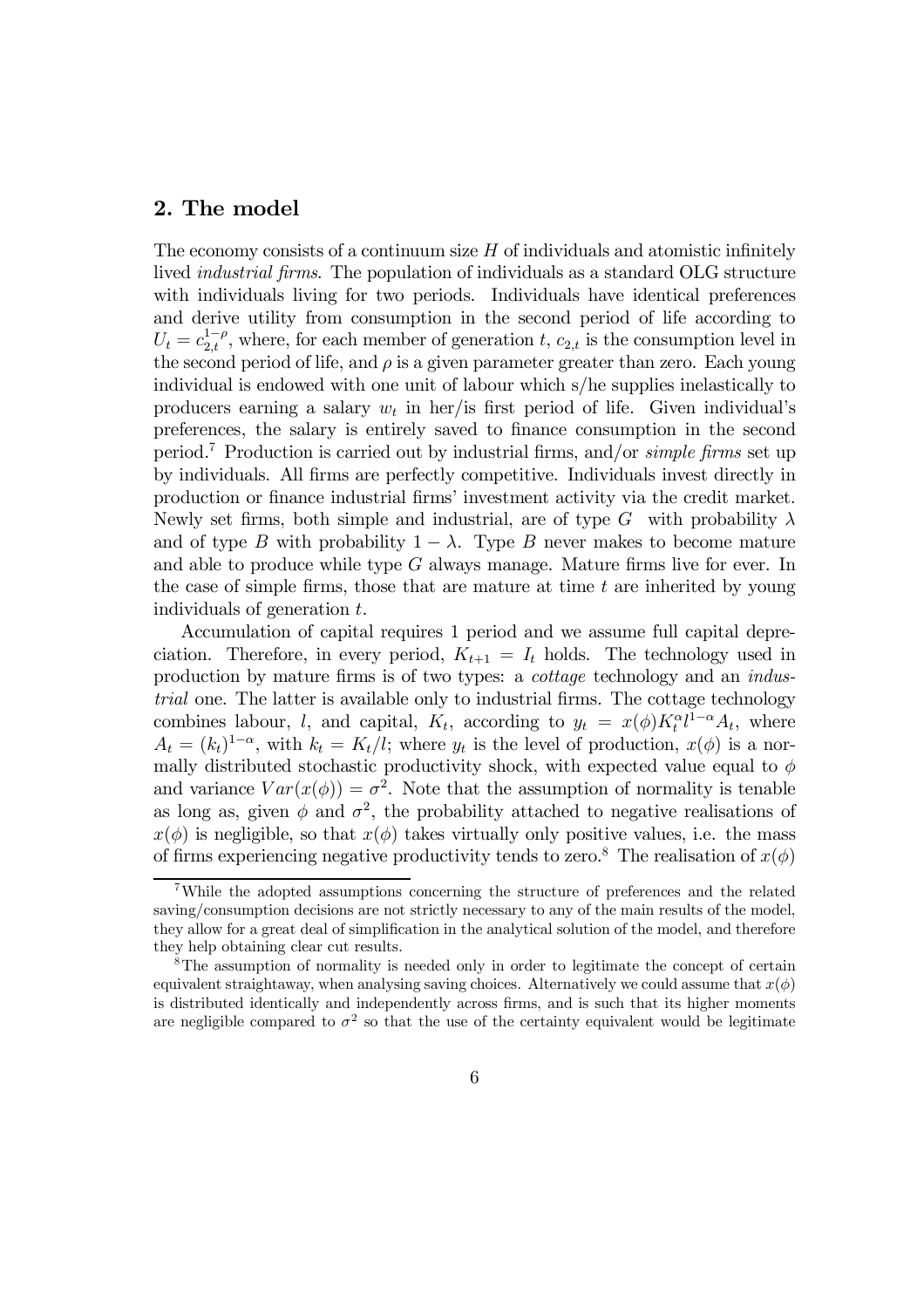is known one period after investment. Returns to capital associated to cottage production are not verifiable. We further assume that the cottage technology is subject to a maximum feasible scale of physical capital to produce at time  $t + 1$ is  $\overline{K}_{t+1} = kM_t$ , where k is a positive constant and  $M_t$  is the state of technical knowledge at time  $t$ . Moreover, we assume that a fraction  $p$  of mature simple firms can be converted to become industrial firms able to operate the industrial technology.

The industrial technology entails  $y_t = v(\psi) K_t^{\beta} l^{1-\beta} A_t$  where  $A_t = (k_t)^{1-\beta}$ , with  $k_t = K_t/l$ , = where  $v(.)$  has the same properties of  $x(.)$ , with  $E(v(\psi)) = \psi$ , and  $Var(v(\psi)) = \sigma^2$ . Differently from cottage production returns to capital in industrial production are perfectly verifiable, while, similarly to the cottage technology, we assume that the industrial technology is subject to a maximum feasible scale of physical capital to produce at time  $t + 1$  is  $\overline{K}_{t+1} = KM_t$ , with  $K > k$ . We also assume that the industrial technology has a minimum feasible scale  $K_{t+1}^{\min} > w_t$  so that individuals inheriting a simple firm which could be converted to industrial production cannot do so unless they have access to external finance.

Technical knowledge  $M_t$  is assumed to be a public good, and accumulates over time according to  $M_t = \max\{M_{t-1}G_t, M_{t-1}\}\$ , where  $G_t$  is the mass of successful firms at time t. According to this specification, technology is a by-product of production activity.9

#### 3. Growth under financial repression

In the real world, financial repression comes under various forms such as ceilings on deposit or lending interest rates, loan size ceilings, reserve requirements and so on.<sup>1</sup><sup>0</sup> As far as we are concerned here, the main consequence of financial repression

as an approximation. Finally, the use of the certain equivalent could be legitimate also if we were to assume a quadratic utility function. We adopted a CRRA specification to simplify the exposition of the key results of our model.

<sup>&</sup>lt;sup>9</sup>We would like to stress here that the model's main results do not hinge on the specific assumptions introduced regarding firms' technology. The only crucial assumptions which are needed are:  $i$ ) The existence of constant aggregate returns to capital accumulation, which implies long run growth;  $ii)$  The fact that the size of firms is bounded from above so that the financial system cannot always place all resources in successful firms, which provides a rationale for funding newly operating firms.

<sup>&</sup>lt;sup>10</sup>These are few example of the possible forms types of discriminatory taxation imposed on the financial system. For a systematic discussion of the issue see Fry (1995).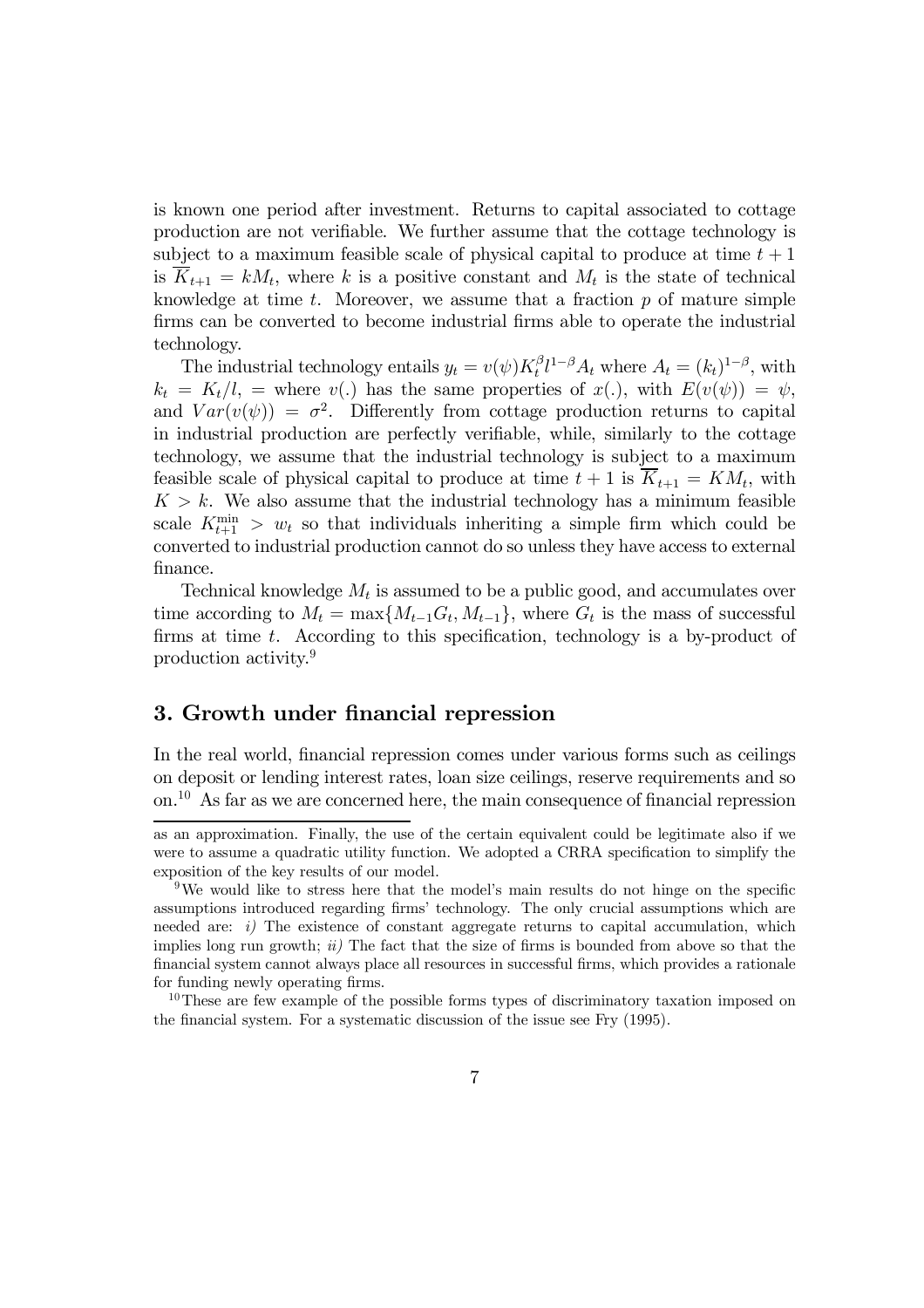is to "[..] reduce the overall availability of loanable funds to investors  $[..]$ ", Fry (1995, page 38). Consequently, we model financial repression as the extreme case in which financial transactions are totally prevented.<sup>11</sup> It is worth noting that, in the model we present, such a situation would indeed by generated as an equilibrium as long as the interest rate ceiling on loans (or deposits) imposed by the authority is lower than the certainty equivalent associated with self-financing cottage production.<sup>1</sup><sup>2</sup> If financial transactions are totally prevented, production is undertaken directly by individuals who self-finance simple firms.<sup>13</sup> Note that, since we assume that, in each period,  $w_t < K_{t+1}^{\min}$  holds, under financial repression individuals have only access to the cottage technology even though their firm might possibly be converted to industrial production if there is sufficient funding. Recalling that newly set firms are successful with probability  $\lambda$  in their first period of life and that once successful in one period they will be successful in every other period, the number of mature simple firms operating in the economy at time  $t+1$ is

$$
G_{t+1} = G_t + \lambda [H - G_t],
$$

where  $G_t$  is the number of mature firms at period t. The above equation implies a unique stable steady state  $G_{FR}^* = H$ . In steady state, then, each individual inherits a successful simple firm. Individual savings at time t are given by  $w_t =$  $y_t(1-\alpha)$ . Since we assume that  $w_t \leq \overline{K}_{t+1}$  holds for all t, it follows that individuals invest all their savings. Finally, considering that productivity,  $x(\phi)$ , is i.i.d across firms with  $E(x(\phi)) = \phi$ , aggregate product at time  $t + 1$  is given by  $Y_{t+1} =$  $H(1-\alpha)y_t\phi$ , so that, since  $Y_t = Hy_t$ , the steady state growth rate of the economy

 $11$ This is a standard assumption in the literature on financial development and economic growth. For instance, Pagano and Jappelli (1994) use this assumption to model the stage of development of consumption credit. Another example is Bencivenga and Smith (1991) who compare the equilibria of the economy with and without financial transactions respectively, in order to assess the growth impact of financial development. We note that in their model, the dominant equilibrium generated by market forces is one with financial transactions. Consequently, the only tenable justification for their absence is the existence of regulations which prevent them.

<sup>&</sup>lt;sup>12</sup>Given our assumptions the expected utility derived from the uncertain return to selffinancing is equal to the utility attached to its certain equivalent. Therefore, as long as loans pay an interest rate lower than the certain equivalent to the return on self-financing agents never engage in financial transactions.

 $13$  Fry (1995) points out that credit shortage induced by financial repression encourages low yielding self-financed investment.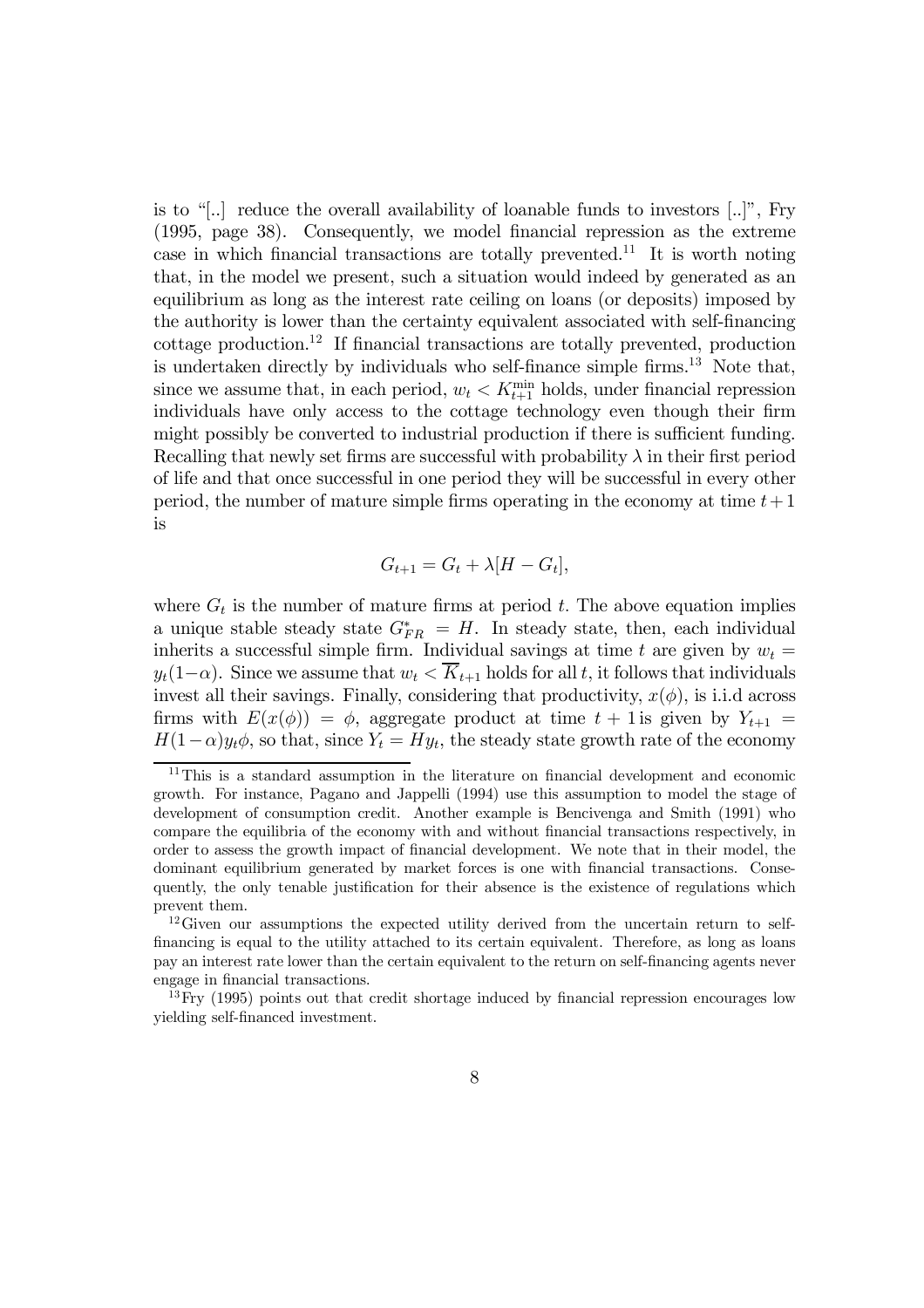is  $g_{FR}^* = (1-\alpha)\phi - 1$ . Finally we note that in steady state the certainty equivalent to the return on self-investment is  $R^{c^*} = R^{c^*} = \alpha \phi (1 - \rho \alpha^2 \sigma^2 / 2)^{14}$ 

For simplicity, in the following of the paper we study the effects of the endogenous transition toward industrial production supported by financial development sprung by financial liberalisation, under the hypothesis that the financially repressed economy is operating at steady state.<sup>1</sup><sup>5</sup>

#### 4. Credit market under full financial liberalisation

Suppose that internal financial markets are fully liberalised so that financial transactions can freely take place. For instance, we could assume that the authority abolishes the interest rate ceilings which might be the determinant of the financial autarky equilibrium which characterises the financially repressed economy.

The specific shape the financial sector of the liberalised economy takes depends on the assumptions about the lending ability of individuals. In particular, if we assume that all agents have the ability to process the information available in the economy about lending opportunities, then financial transitions could either occur directly between savers and investors, or through intermediaries. Under these circumstances the financial sector cannot be uniquely defined. If, on the other hand, we postulate that processing information relevant for lending requires some skills peculiar to specific institutions, namely financial intermediaries, then savings would be intermediated by these institutions which issue deposit contracts and fund firms via loan contracts. As long as we assume that in both cases, the credit market retains a perfectly competitive structure, the above issue is, at least for the purposes of this work, not particularly relevant.<sup>16</sup> In fact, under the hypothesis of perfect competition both cases lead to the same result in terms of allocation of funds and (therefore) returns to savers. Having said that, for

<sup>&</sup>lt;sup>14</sup>In steady state, all young individual inherit a mature firm. Therefore, they know that by self-financing their simple firm they will be surely able to produce. Yet, according to our assumptions, productivity is a stochastic variable, $x(\phi)$ , so that, in equilibrium, also the return to capital  $\alpha x(\phi)$  is uncertain, with  $E(\alpha x(\phi)) = \alpha \phi$ , and  $Var(\alpha = x(\phi)) = \alpha^2 \sigma^2$ . Given agents' preferences, then, the certainty equivalent to  $\alpha x(\phi)$  is given by  $R^{c*} = \alpha \phi (1 - \rho \alpha^2 \sigma^2 / 2)$ .

<sup>&</sup>lt;sup>15</sup>The effects of financial liberalisation are qualitatively similar in the case the financial repressed economy has not reached the steady state  $G^* = H$ .

 $16$  If we assume the existence of intermediaries this requires that are not tied up to the bank which discover them so that accumulation information provides no rents and the credit market operates in a perfect competition fashion. We note that this is the case in our model since exp-post returns to investment in the industrial technology are fully verifiable.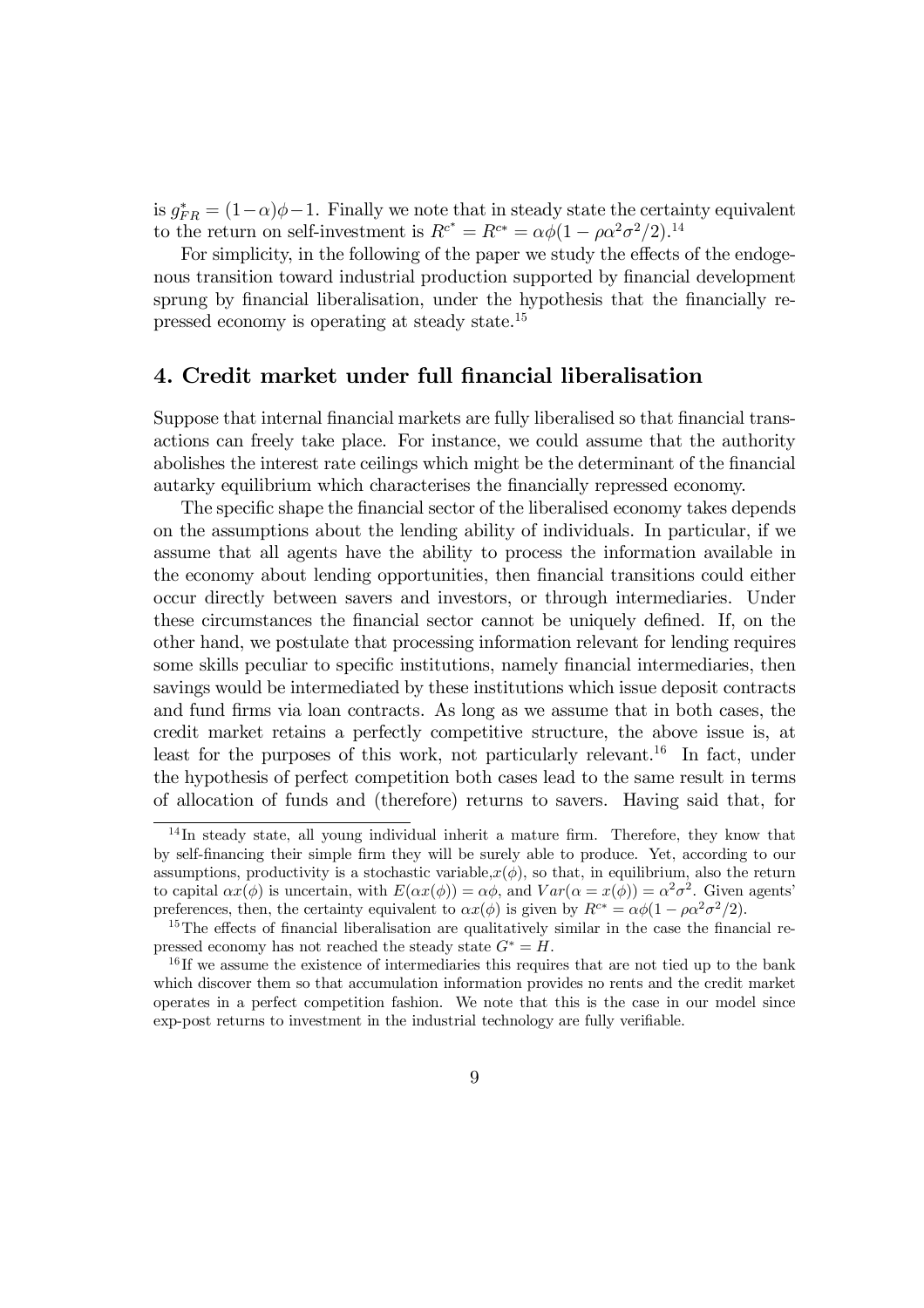expositional convenience we stick to the interpretation according to which the link between savers and investors is guaranteed by financial intermediaries, which we simply call banks.

Since returns to cottage technology are not verifiable, banks fund only industrial firms. At the time (T) financial liberalisation takes place, there are  $pG_{RF}^*$  $G_T$  simple mature firms suitable for conversion to industrial production. We note that as long as the intermediary will guarantee a return  $R_T^d$  higher than the certainty equivalent to self-financing the cottage technology,  $R^{c*} = \alpha \phi (1 - \rho \alpha^2 \sigma^2 / 2)$ , individuals will find it convenient to diversify risk saving via deposits offered by the bank. Unknown industrial firms offer an expected return  $\lambda \alpha \psi$ . The  $G_T$  mature firms converted to industrial production offer an expected return  $\alpha\psi$ . Since banks operate under perfect competition and face zero costs, all returns are redistributed to depositors. Therefore as long as  $\lambda \alpha \psi$  is greater than  $R^c$ , savers will find it convenient to save in form of deposits. If so, all savings are channelled toward banks. In turns, under these premises, banks will have incentive to maximise the level of funding channelled toward the  $G_T$  existing mature industrial firms. The maximum amount of investment in the  $G_T$  firms is  $\overline{K}_{T+1}G_T$ , which also measures the maximum level of investment in known valuable opportunities at time  $T$ , i.e. the level of *informed capital* at time  $T$ . The overall mass of firms that can be funded at period T is  $D_T/\overline{K}_{T+1}$ . As long as  $D_T/\overline{K}_{T+1} > G_T$  banks also engage in lending to infant industrial firms whose probability of success is therefore  $\lambda$ .

Since the size of the loan allocated to each firm is  $\overline{K}_{T+1}$ , the mass of successful firms at period  $T+1$  will be given by

$$
G_{T+1} = G_T + \lambda [D_T/\overline{K}_{T+1} - G_T].
$$

Note that the banks know that all the  $G_{T+1}$  firms (successful at time  $T+1$ ) will be successful at period  $T + 2$  as well as in any other period with probability 1. The new level of informed capital at period  $T + 1$  will be therefore equal to  $G_{T+1}\overline{K}_{T+2}$ . As it will become clearer later on in the discussion, the equation for  $G_{T+1}$  shows a process of learning by lending according to which lending activity results in accumulation of informed capital.<sup>17</sup> Note that the interest rate on deposits guaranteed by the intermediary is

$$
R_{T+1}^d = \frac{G_T \overline{K}_{T+1}}{D_T} \alpha \psi(1-\lambda) + \lambda \alpha \psi
$$

<sup>&</sup>lt;sup>17</sup>A similar learning structure is presented by Lee  $(1996)$  although in this model the level of information capital does not have any impact oneconomic growth.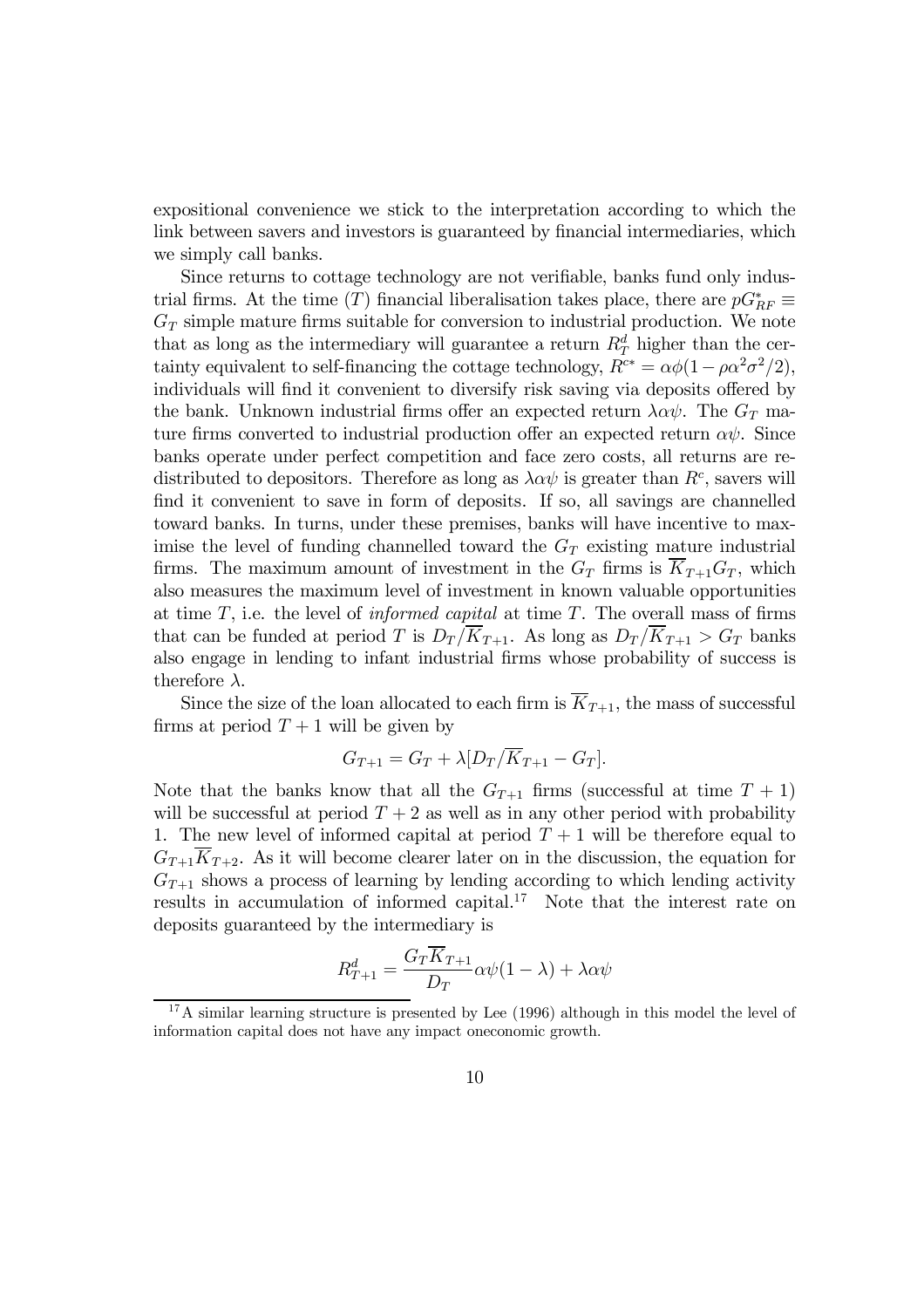where  $G_T\overline{K}_{T+1}/D_T$  is the ratio between the level of informed capital and deposits. Note that the interest rate is a growing function of  $G_T \overline{K}_{T+1}/D_T$  reflecting the fact that the more informed are intermediaries the higher is their allocative efficiency, with minimum value  $\lambda \alpha \psi$  for  $G_T$ , maximum value for  $G_T K_{T+1} = D_T$ .

#### 4.1. Immediate growth effects of liberalisation

According to previous analysis, provided that the condition  $\lambda \geq R^{c*}/\alpha \psi$  holds, all savings flow (in form of deposits) toward industrial firm's production via intermediaries. Assuming that the level of per capita income at time T is  $Y_T$  the mass of deposits will be  $D_T = (1-\alpha)Y_T$ . Assuming  $G_T < D_T / \overline{K}_{T+1}$ , the mass of successful firms at period  $T + 1$  is given by  $G_{T+1} = G_T + \lambda[(1 - \alpha)Y_T/\overline{K}_{T+1} - G_T]$ . Correspondingly, the aggregate level of income at time  $T + 1$  is  $Y_{T+1} = G_{T+1} \overline{K}_{T+1} \psi$ . Hence, the growth rate initially induced by financial liberalisation will be equal to

$$
g_T = \psi \theta_T (1 - \lambda) + (1 - \alpha) \psi \lambda - 1
$$

where  $\theta_T = G_T \overline{K}_{T+1}/Y_T$  is the ratio between the level of investment in firms successful at the time of transition and the level of income, and can be thought of as a measure of the level of informed capital at time  $T$  relative to the level of economy activity. Note that the growth rate reaches its maximum,  $(1 - \alpha)\psi$ , for  $G_T K_{T+1} = D_T$ , and its minimum,  $\lambda(1-\alpha)\psi$ , for  $\theta_T = 0$ .

A crucial question is whether this growth rate is greater or lower than that associated with financial repression provided that the condition  $\lambda \geq R^{c*}/\alpha \psi$ , necessary for all savings to flow toward industrial firms via intermediaries, holds. Comparison between  $g_{FR}^*$  and  $g_T$  yields:

**Proposition 1.** *i*) Given  $\rho > 0$ , for values of  $\lambda : \lambda \in \left[\frac{R^c}{\alpha \psi}, \frac{\phi}{\psi}\right)$ , financial liberalisation leads to industrial production with ambiguous immediate growth effects. For values of the stock of information capital relative to the level of economic activity,  $\theta_T$ , lower than a critical level  $\theta^*$ , the growth rate  $g_T$ , is initially lower than the steady state growth rate under financial repression,  $g_{FR}^*$ , while the opposite is true for  $\theta_T > \theta^*$ . *ii*) For  $\lambda > \phi/\psi$ , financial liberalisation yields unambiguously positive immediate growth effects independently of the level of  $\theta_T$ .

*Proof of Proposition 1.* The growth rate under financial autarky is  $(1-\alpha)\phi-1$ . Comparison with  $g_T$  yields: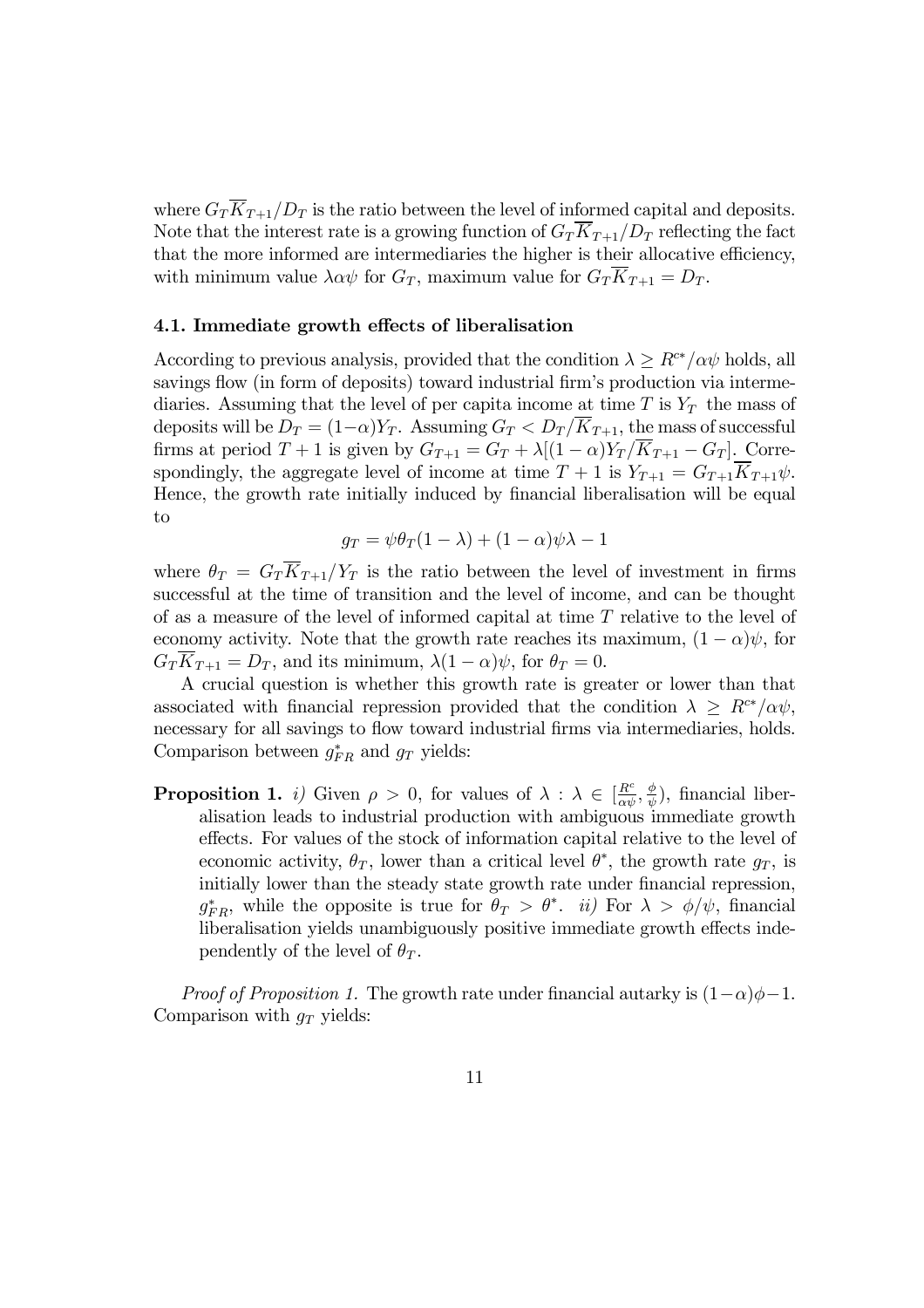$$
g_T <(>) g^*_{FR} \Rightarrow \theta_T <(>) \frac{(1-\alpha)[\phi - \lambda \psi]}{\psi(1-\lambda)} \equiv \theta^*
$$

Note that  $\theta^* > 0$  holds for  $\lambda < \phi/\psi$ . Since  $\theta_T = G_T \overline{K}_{T+1}/Y_T$  is always greater or equal to zero, it then follows that, according to the above inequality, the growth rate under financial intermediation might possibly be lower than under financial repression if and only if  $\theta^*$  is positive which implies that the condition  $\lambda < \phi/\psi$ has to hold (otherwise  $g_T$  is surely greater than  $g_{FR}^*$ , as stated in part *ii* of the proposition). As we already know, the minimum value of  $\lambda$  compatible with an equilibrium in which all savings are in form of deposits is equal to  $R^c/\psi\alpha$ . Since  $R^c = \alpha \phi (1 - \sigma^2 \alpha^2 \rho/2)$ , it then follows that as long as  $\rho > 0$ ,  $R^c / \psi \alpha < \phi / \psi$  follows, so that there exist values of  $\lambda$  such that  $\lambda \in [R^c/\alpha\psi, \phi/\psi]$ . For these values of  $\lambda$ as a consequence of financial liberalisation all savings flow toward firm-production with immediate negative effects on growth. $\blacksquare$ 

Proposition 2 suggests that an economy which experiences positive growth rates under financial repression, might possibly face an immediate recession as a consequence of financial liberalisation:

**Proposition 2.** *i*) Given  $\rho > \hat{\rho} \equiv \frac{[(1-\alpha)\phi^2-1]}{(1-\alpha)\alpha^2\sigma^2}$ , there exist values of  $\lambda : \lambda \in \mathbb{R}^n$  $\left[\frac{R^c}{\alpha\psi}, \frac{1}{(1-\alpha)\psi}\right)$ , such that financial liberalisation leads to industrial production with an immediate recession effect on the economy, as long as  $\theta_T < \theta^{**} \equiv$  $[1 - \lambda(1 - \alpha)\psi]/\psi(1 - \lambda)$ . *ii*) For  $\lambda > \frac{1}{(1 - \alpha)\psi}$ , financial liberalisation yields always non negative growth rates irrespectively of the value of  $\rho$ . *iii*) For values of  $\rho < \hat{\rho}$ , financial development induced by financial liberalisation induces always non negative growth rates irrespectively of the value of  $\rho$ .

*Proof of Proposition 2.* Given the expression for the growth at time  $T$  we have:

$$
g_T < 0 \Leftrightarrow \theta_T < \frac{\left[1 - \lambda \psi(1 - \alpha)\right]}{(1 - \lambda)\psi} = \theta^{**}.
$$

Note that  $\theta^{**} > 0$  holds as long as  $\lambda < 1/(1-\alpha)\psi$ . Since  $\theta_T$  cannot be negative, it then follows that financial intermediation can have recessional effects if and only if  $\lambda < 1/(1 - \alpha)\psi$ . Otherwise, as stated in part ii of the proposition, financial liberalisation yields always non negative growth rates. As we know from previous discussion, in order for savings to flow toward unknown firms  $\lambda > R^{c*}/\alpha\psi$  has to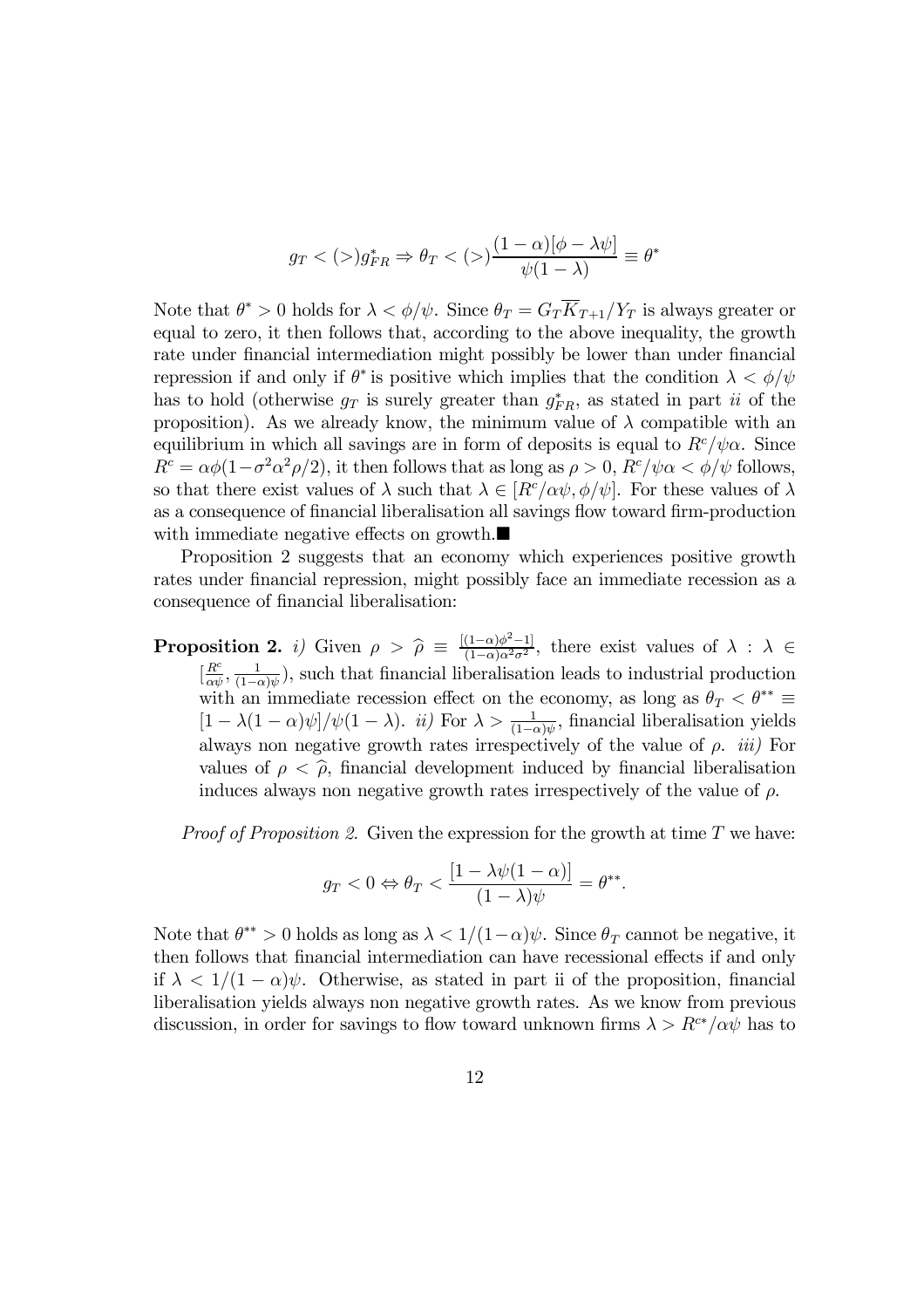hold. Finally  $R^c/\alpha\psi < 1/(1-\alpha)\psi$  is satisfied provided that  $\rho > \hat{\rho} \equiv \frac{2[(1-\alpha)\phi-1]}{(1-\alpha)\alpha^2\sigma^2}$ , so that, for  $\rho > \hat{\rho}$ , there surely exist values of  $\lambda : \lambda \in [\frac{R^{c*}}{\psi \alpha}, \frac{1}{(1-\alpha)\psi})$ . Otherwise financial development results always in non negative growth rates, see part iii of the proposition. For these values of  $\lambda$  all savings flow to firm-production, and this results in a negative growth rate. $\blacksquare$ 

Discussion. Proposition 1 states that if the probability of success of new firms  $\lambda$  is lower than  $\frac{\phi}{\psi}$ , financing industrial production brings in a lower contribution to per capita growth compared to self-investment in cottage production whenever the level of information about valuable industrial investments relative to the level of economic activity, measured by  $\theta_T$ , is lower than some critical value  $\theta^*$ . Yet, as long as  $\lambda \ge R^c/\alpha\psi$  holds, individuals find it convenient to save in the form of deposits which are then channelled toward industrial production by the financial intermediaries and hence to industrial production, rather than engage in selffinancing cottage production. In words, for any value of  $\lambda$  such that  $\lambda \in [\frac{R^c}{\alpha \psi}, \frac{\phi}{\psi}),$ in the event that the level of informed capital is sufficiently low, there is a discrepancy between the allocative choices made by the individuals, and the allocation of savings that would guarantee the highest return to capital at the aggregate level as well as the highest growth rate for the economy. The possibility of that kind of inconsistency hinges on the circumstance that, under the hypothesis of risk aversion, individual allocative choices are triggered by the goal of maximising the certainty equivalent of the return to savings, while the growth rate is maximised if savings allocated toward the highest expected return investments. Recall that the certainty equivalent in case of self-funding of investment activity is  $R^{c*} = \alpha \phi (1 - \rho \sigma^2 \alpha^2 / 2)$ , while the expression for the return on deposits is  $R_T^d = \theta_T \alpha \psi (1 - \lambda) + \lambda \alpha \psi$ . Suppose  $\theta_T$  is equal to 0, so that  $R_T^d = \lambda \alpha \psi$  follows. In this case, the growth rate under financial intermediation would be  $(1 - \alpha)\psi\lambda - 1$ , while the growth rate under financial autarky would be  $(1 - \alpha)\phi - 1$ . It can be easily seen that, as long as agents are risk averse,  $\lambda \alpha \psi > R^{c*}$  is compatible with  $\phi > \lambda \psi$ . That is, in the above example, deposits might guarantee a safe return higher than the certainty equivalent to the return of self financed investment even though the expected return as well as the total average productivity of investments funded by intermediaries *(social productivity of capital)*, respectively equal to  $\lambda \alpha \psi$  and  $\lambda \psi$ , are lower than those associated with self-financed investment in cottage firms. Correspondingly, the example shows a case in which agents saving

<sup>&</sup>lt;sup>18</sup>Note that  $\hat{\rho}$  is positive since we assume that  $(1 - \alpha)\phi - 1$ , which is also the expression for the steady state growth rate under financial repression, is positive.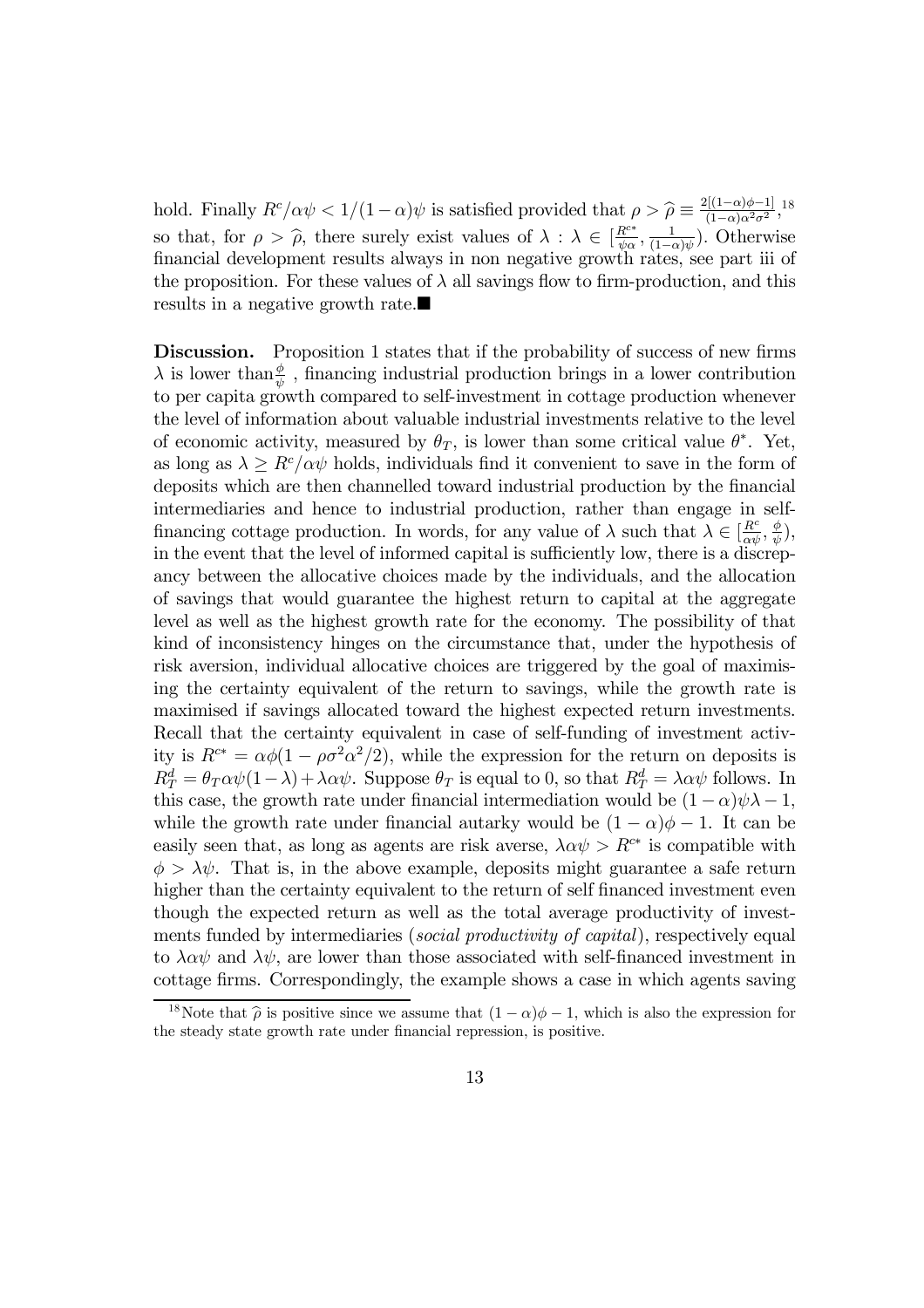choices adversely affect the growth rate of the economy. It is worth noting that the more agents are risk averse, the lower is the minimum level of return that intermediaries have to guarantee in order to attract deposits.<sup>19</sup> Since rates of return on deposits is a function of investments' productivity this also means that the higher is the degree of risk aversion the lower is the minimum level of productivity of investments that intermediaries should guarantee. Henceforth, the higher is the risk aversion, the higher is the possibility that even very inefficient and growth detrimental financial institutions are be able to attract deposits.

The literature on finance and growth often advocates risk management as one of the key features which justifies why financial intermediaries should guarantee that funds are channelled toward most productive uses. These results call attention to the reverse possibility. The provision of risk diversification here justifies why after financial liberalisation, financial institutions might start playing a central role in the allocation of financial resources even though, being not learned enough, they are inefficient to such an extent that they are actually detrimental to the growth process.

Interestingly enough the critical value of informed capital,  $\theta^*$  varies negatively with the probability of success  $\lambda$  and positively with  $\phi - \lambda \psi$ . The higher is the probability of success  $\lambda$  the less the expected productivity of investment funded by intermediaries is affected by their ability to identify successful firms. In other words, the issue of information about which firms will be successful becomes less relevant as the probability that a newly financed firm will be successful increases. On the contrary, financial intermediaries expertise becomes a more crucial element the higher is the expected productivity difference,  $\phi - \lambda \psi$ , between investments in already successful cottage firms and those in newly financed industrial firms.20

The above discussion indicates why the level of expertise of intermediaries is the crucial determinant of their effects on growth. In the next section we analyse how, as financial institutions start playing a central allocative role, they accumulate information about valuable investment opportunity via a process of learning by lending through which they become more expert; and how this learning process affects the growth rate of the economy.

<sup>&</sup>lt;sup>19</sup>This follows from the fact that the higher is the degree of risk aversion, measured by  $\rho$ , the lower is certain equivalent to the return to self-financing,  $R^{*c}$ , which constitutes the only alternative to deposits.

<sup>&</sup>lt;sup>20</sup>This, provided that  $\phi - \lambda \psi > 0$ , otherwise financial liberalisation always has always positive growth effects, independently of the initial level of expertise of intermediaries.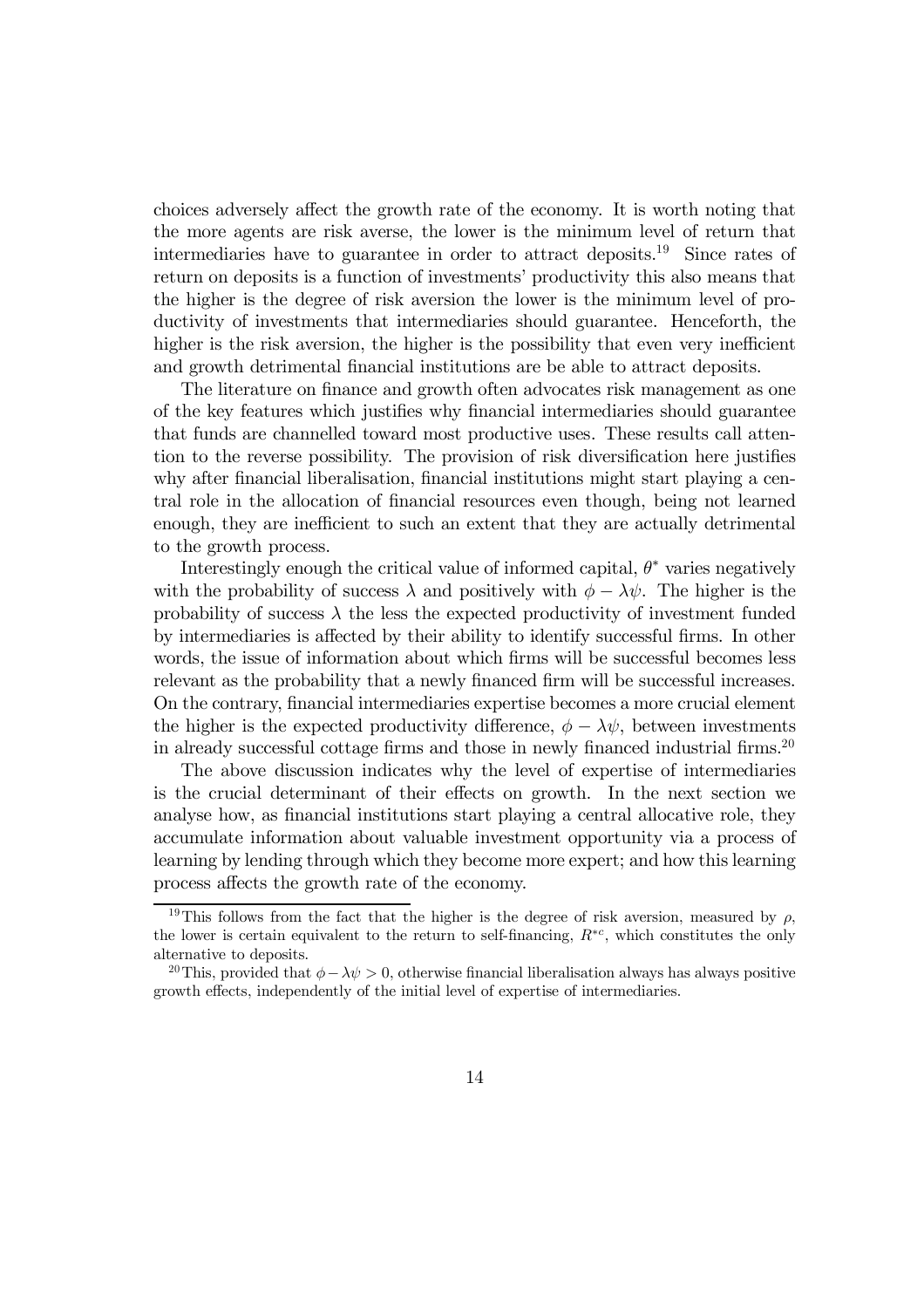#### 4.2. Post-liberalisation phase: the effects of learning by lending

In the post transition phase the mass of funded projects is given by  $Y_{T+1}(1 \alpha$ / $\overline{K}_{T+2}$ , where  $\overline{K}_{T+2}$  is the maximum size of physical capital embedded in a firm at time  $T + 2$ . Period  $T + 2$  income is given by  $Y_{T+2} = G_{T+2} \overline{K}_{T+2} \psi$ , where  $G_{T+2}$  is the stock of successful firms at time  $T+2$ . Since  $G_{T+2} = G_{T+1} + \lambda[(1-\lambda)^2]$  $\alpha)Y_{T+1}/\overline{K}_{T+2}-G_{T+1}$ , we can write  $Y_{T+2}=\psi\overline{K}_{T+2}[G_{T+1}+\lambda[(1-\alpha)Y_{T+1}/\overline{K}_{T+2} G_{T+1}$ . Assuming that  $G_T > 1$  so that  $M_{T+1} = \max[M_T G_{T+1}, M_T] = M_T G_{T+1}$ , it then follows directly from our assumptions that  $\overline{K}_{T+2} = \overline{K}_{T+1}G_{T+1}$ . Using this equality together with  $Y_{T+1} = \psi \overline{K}_{T+1} G_{T+1}$ , we can compute the growth rate at period  $T+1$ , as

$$
g_{T+1} = \frac{Y_{T+2} - Y_{T+1}}{Y_{T+1}} = G_{T+1}(1 - \lambda) + \lambda(1 - \alpha)\psi - 1.
$$
 (4.1)

We note that this growth rate is an increasing function of the stock of good firms discovered at time  $T + 1$ . This reflects that the more information is available in the market about good firms, the higher is the allocative efficiency achieved by the financial sector. The accumulation equation summarising the learning by lending process in the post-transition phase can be written as:

$$
G_{T+n+1} = G_{T+n}(1-\lambda) + \lambda(1-\alpha)\psi
$$
  
=  $[G_{T+1} - (1-\alpha)\psi](1-\lambda)^n + (1-\alpha)\psi.$ 

so that, correspondingly, we have:

$$
g_{T+n} = [G_{T+1} - (1 - \alpha)\psi](1 - \lambda)^{n-1} + (1 - \alpha)\psi - 1
$$

In fact, it follows directly from the above expression that  $dq_{T+n+1}/dn > 0$  and that  $g_{T+\infty} = g^*(1-\alpha)\psi - 1$ , which directly implies that financial liberalisation yields ultimate positive growth effects (recall that  $\psi > \phi$ ).

Proposition 1 and 2 suggest that financial liberalisation might initially result in a "slowdown" of the growth process. However, the above analysis leads to the conclusion that, as long as  $\psi > \phi^{21}$  the ultimate growth effects of financial liberalisation are positive. By playing a central role in the allocation of savings

 $21$ We recall that if this condition is not satisfied, funds will never flow toward industrial production.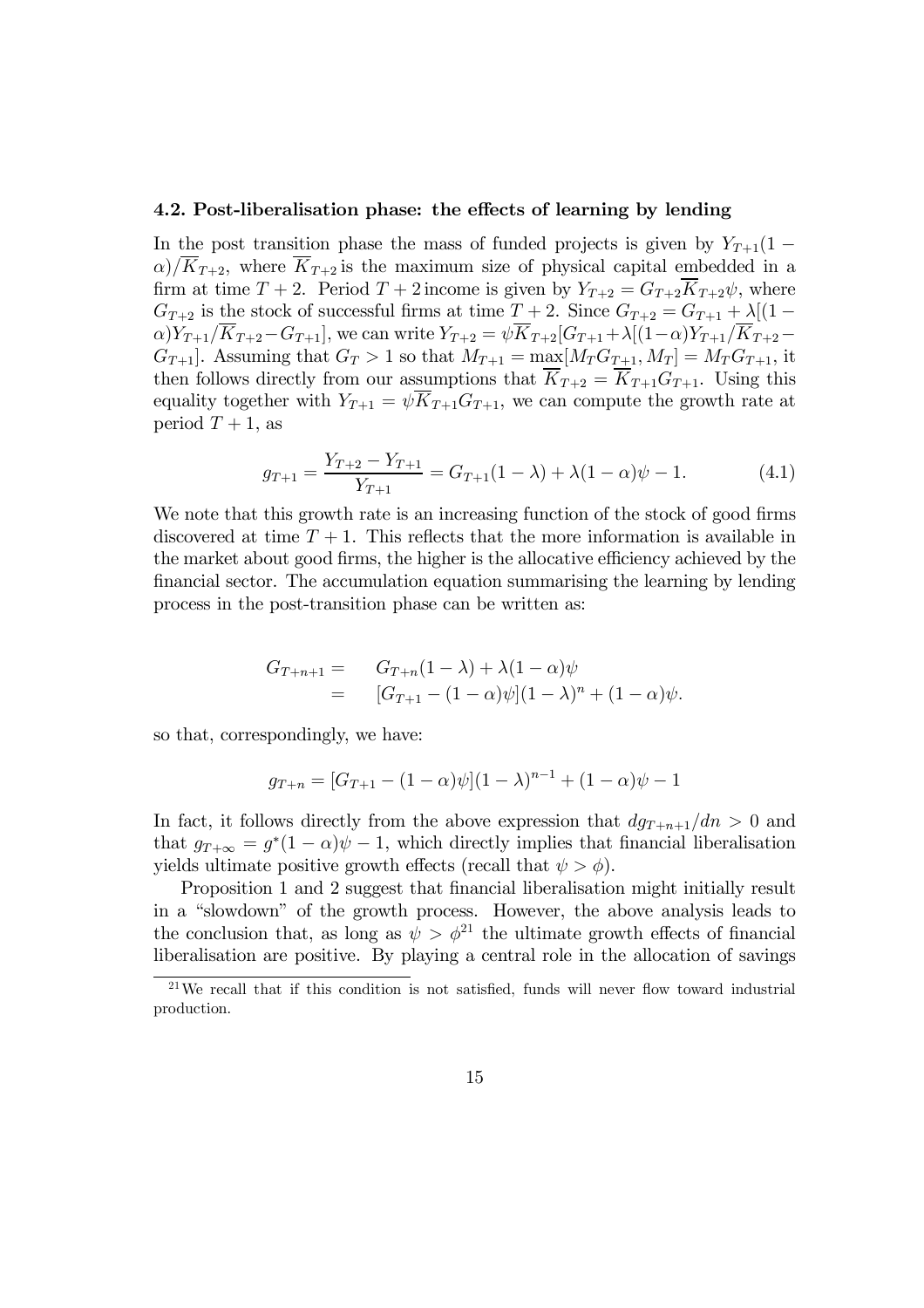financial institutions maturate expertise which ultimately enables them to promote a more efficient allocation of financial resources than the one feasible under financial repression.

An interesting question concerns the length of the slowdown phase which might possibly characterise the economy in the early stages after liberalisation. Similarly one could ask about the length of the recession phase which might possibly be triggered by financial liberalisation. Given the expressions for the growth rate of the economy before and after financial liberalisation we have:

**Proposition 3.** In the post-transition phase, the following is true:  $i$ ) For any  $\lambda : \lambda \in \left[\frac{R^c}{\alpha \psi}, \frac{\phi}{\psi}\right]$ , the growth rate under financial repression is higher (lower) than the growth rate *n* periods after financial liberalisation,  $g_{T+n}$ , for  $n <$  $(>) \max\{0, int[n^*]\},$  where  $n^* = \frac{\log\{(1-\alpha)[\phi-\psi]/[G_{T+1}-(1-\alpha)\psi]\}}{\log(1-\lambda)} - 1.$  *ii*) Provided that  $\lambda$  is lower than  $\phi/\psi$ , the growth rate *n* periods after transition is positive for *n*:  $n > \max\{0, int[n^{**}]\},\$  with  $n^{**} = \frac{\log\{\frac{1-(1-\alpha)\psi}{(G_{T+1}-(1-\alpha)\psi)}\}}{\log[(1-\lambda)]}\$ and negative otherwise.

Proof of Proposition 3. Comparison with financial autarky yields:

$$
g_{T+n} <(>) g_{FA} \Rightarrow G_{T+n} <(>)\frac{(1-\alpha)[\phi - \lambda \psi]}{(1-\lambda)} \equiv \overline{G}.
$$

Similarly to proposition 1 we note that: *i*) the  $g_{T+n}$  can be lower than  $g_{FR}^*$  if and only if  $\lambda < \phi/\psi$  holds; *ii*) All savings are channelled to industrial production if and only if  $\lambda > R^{c*}/\alpha\psi$ . Then, as long as  $R^{c}/\alpha\psi$  is lower than  $\phi/\psi$ , which is always true provided agents are risk averse, there exist values of  $\lambda \in \left[\frac{R^c}{\alpha\psi}, \frac{\phi}{\psi}\right)$ such that under financial liberalisation, only industrial production is being funded while the economy suffers lower growth rates than under financial repression until  $G_{t+n}$  reaches the value  $\overline{G}$ . Then, we recall that, for  $n \geq 1$ ,  $G_{T+n}$  can be expressed as:

$$
G_{T+n} = [G_{T+1} - (1 - \alpha)\psi][(1 - \lambda)^{n-1} + (1 - \alpha)\psi - 1.
$$

Comparing this expression with  $\overline{G}$  we have:

$$
G_{T+n} < \overline{G} \Leftrightarrow (1-\lambda)^{n-1} < \frac{(1-\alpha)[\phi - \psi]}{[G_{T+1} - (1-\alpha)\psi]}
$$

We note that the RHS of this inequality is positive if and only if the initial value  $G_{T+1}$  is lower than its steady state level  $(1 - \alpha)\psi$ , which in turns is always true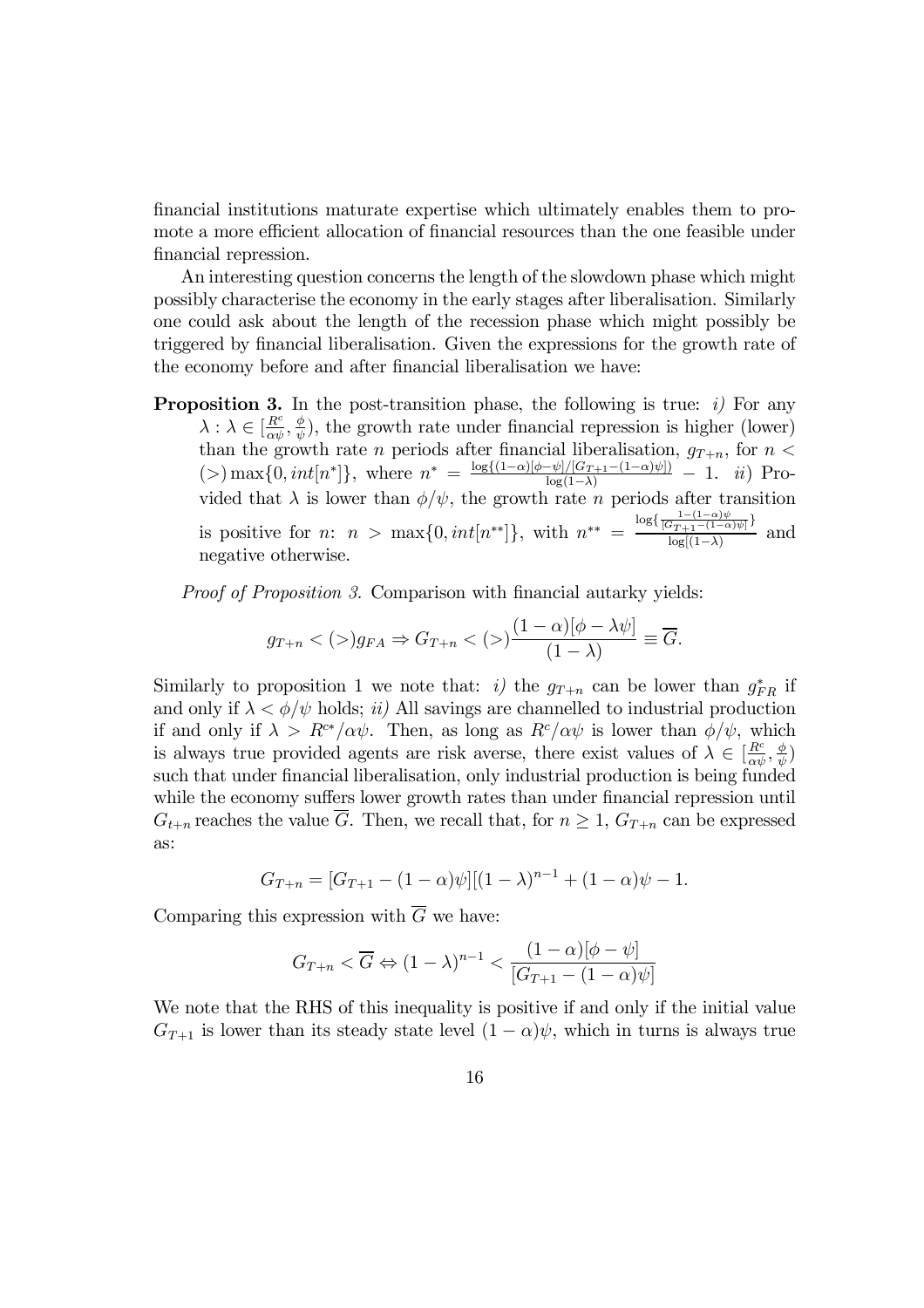provided the initial level of information  $G_T$  is lower than the same steady state value. Provided this condition is satisfied, it can be identified a value of  $n^*$  such that for  $t > \langle \langle \rangle T + \max\{0, int[n^*]\}\$ full financial development yields positive growth effects compared to financial autarky, where

$$
n^* = \frac{\log\{\frac{(1-\alpha)[\phi-\psi]}{[G_{T+1}-(1-\alpha)\psi]}\}}{\log(1-\lambda)} - 1
$$

Note that there exist values of the relevant parameters such that  $n^* > 1$  holds. This concludes part  $i$ . As for part  $ii$  we know that the economy experiences a recession as a consequence of financial liberalisation as long as  $g_{T+n} < 1$ . Given the expression for the growth rate at time  $T + n$  we have:

$$
g_{T+n+1} < 1 \Leftrightarrow [G_{T+1} - (1 - \alpha)\psi][(1 - \lambda)]^n + (1 - \alpha)\psi < 1,
$$

which implies that the growth rate is negative for  $n < int[n^{**}]$ , where  $n^{**}$  is defined as:

$$
n < \frac{\log\left\{\frac{1 - (1 - \alpha)\psi}{[G_{T+1} - (1 - \alpha)\psi]}\right\}}{\log[(1 - \lambda)]} \equiv n^{**}.
$$

It is easy to verify that for some combinations of the relevant parameters,  $n^* > 1$ holds. Note that if  $G_{T+1} = 0$ , the expression reduces to  $\log(1 - \frac{1}{(1-\alpha)\psi})/\log(1-\lambda)$ . This expression has a value greater than 1, so that a recession occurs at least at time  $T + 1$ , if and only if  $\lambda < \frac{1}{(1-\alpha)\psi}$ . A confirmation of this comes from the fact that if  $G_{T+1} = 0$ , the growth rate  $g_{T+1}$  is equal to  $\lambda(1-\alpha)\psi$  which is negative if and only if the above condition is satisfied. $\blacksquare$ 

Discussion. Proposition 1 and 2 suggest that, depending on the level of initial knowledge about good firms, full financial liberalisation might induce an immediate "slowdown" of the growth process or even a recession. Proposition 3 suggests that recessions and slowdowns are temporary phenomena, although they might persist for a long time. As intermediaries gain expertise this ameliorates their allocative efficiency so that eventually financial liberalisation results in higher growth compared to financial repression. Yet, the possibility of temporary adverse growth effects suggest that the generations closer to the transition period might suffer a welfare loss from a full liberalisation policy. For instance if at time T, the growth rate is lower than it would have been under financial repression,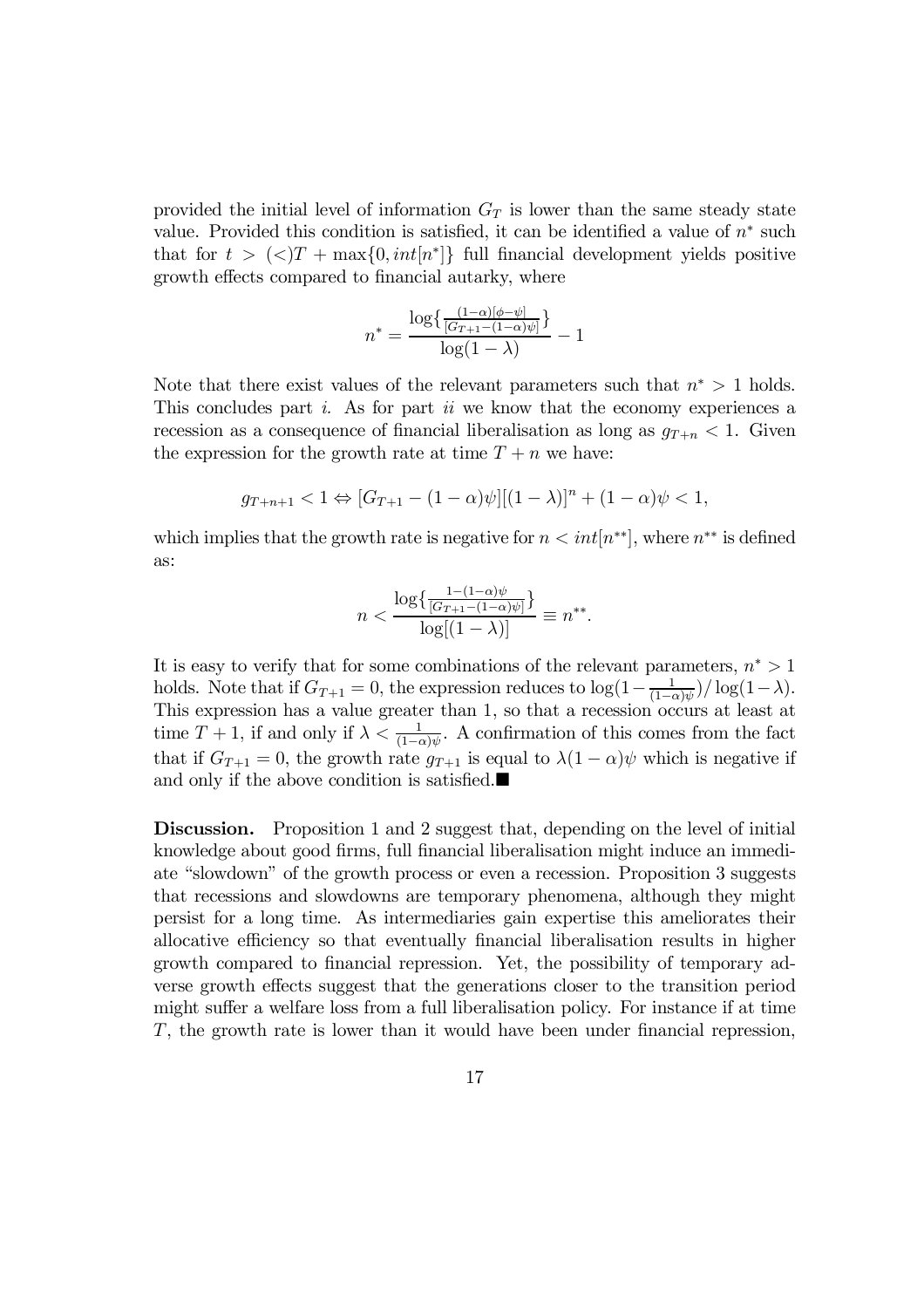with financial liberalisaiton individuals born at time  $T+1$  will earn lower salaries. They would have been therefore surely better off if financial liberalisation did not take place at time  $T$ . On the other hand, "later" generations will surely gain from an early liberalisation. In our view this is suggestive of the possibility, which we leave for future research, of gradualist policies designed on the basis of the optimal trade off between potential welfare losses of the earlier generations compared to the welfare gains of future generations.

Under the hypothesis that both  $n^*$ , and  $n^{**}$  are greater than or equal to 1, the length of possible slowdowns and recessions depends on the parameters  $\phi, \psi$ , and  $\lambda$  in an interesting way. For instance, the lower is the expected productivity difference between industrial and cottage firms,  $\psi - \phi$ , the higher would be the length of possible slowdowns triggered by financial liberalisation. Intuitively enough, as long as industrial production does not guarantee substantial productivity gains, the inefficiency induced by initially incompetent financial institutions becomes relatively more important. Not only that, the level of expertise that institutions should reach in order to guarantee a more productive allocation of savings than under financial repression becomes higher. In other words, in environments where the quality of investment opportunities feasible under financial liberalisation is generally low, financial institutions have to be comparatively more expert in order to be growth conducive, than in cases in which the quality of investment opportunities is high. A similar reasoning explains why as the probability of success of newly funded firms increases, the length of slowdowns with  $\phi$  and decreases with  $\psi$ . Slow down phases tend to be more persistent the lower is the probability of success  $\lambda$ . A lower probability of success for newly funded firms implies two things:  $i)$  it worsen the overall productivity of investment funded by inexpert financial institutions;  $ii)$  it slows the learning by lending process. Correspondingly, uniformed financial intermediaries will be more inefficient the lower is  $\lambda$  and moreover it will take them longer to develop expertise. Similar results apply to the possibility of recessions which tend to be longer the lower are  $\psi$  and  $\lambda$ . Finally, the length of both recessions and slowdowns is reduced as the initial level of knowledge about valuable investment opportunities,  $G_{T+1}$ , increases.

#### 5. Conclusion

It is a general view in the literature that financial liberalisation, by promoting financial development, could guarantee a better allocation of savings compared to financial repression, thereby inducing positive long run growth effects whenever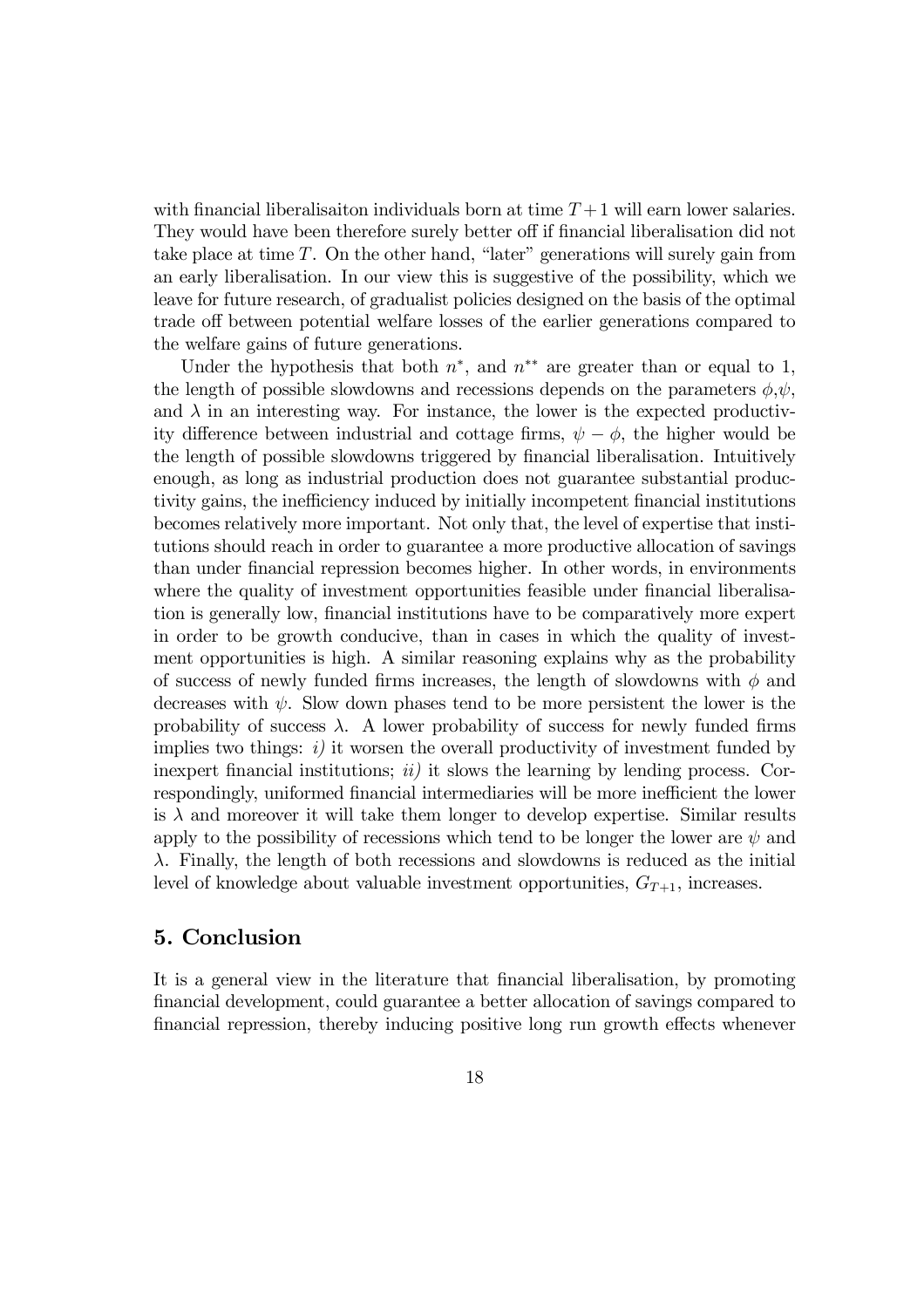conditions for endogenous growth are satisfied. Yet, many historical examples of transition and developing economies show that while the existence of financial services is a precondition for economic development, in many instances, the financial institutions spontaneously generated by the market economy subsequently to financial liberalisation were not efficient enough to promote growth. We presented a theoretical model in which transformational recessions/slowdowns might occur as, after financial liberalisation, the economy moves toward the use of more productive technologies while developing the financial sector which guarantees the necessary mobilisation of savings due to the fact that financial institutions have a sufficiently scarce ability of identifying valuable investment opportunities. Therefore, the model offers a simple theoretical justification of why non growth inducing financial institutions might emerge at the early stages of the post-liberalisation phase. We also show how as the credit market starts playing an active role in the allocation of funds, financial intermediaries acquire expertise in the form of information about the quality of firms. This process of accumulation of information ameliorates the allocative efficiency guaranteed by the credit market with positive effects on the growth rate of the economy. Via this mechanism, financial liberalisation eventually yields positive effects on the level of income as well as on the growth rate of the economy, as the financial institutions gain the sufficient level of expertise. In our view these results are suggestive of further investigations on the possibility of gradualist liberalisation policies taylored on the optimal trade off between adverse welfare effects of liberalisation for early young generations and the correspondent welfare gains of later generations.

#### References

- [1] Acemoglu, D. and F. Zilibotti, (1997), "Was Prometeus Unbound by Chance? Risk, Diversification and Growth", Journal of Political Economy, 105, 709-755;
- [2] Bencivenga, V.R. and B.D. Smith, (1997), "Financial Intermediation and Endogenous growth", The Review of Economic Studies, Vol. 58, 195-209;
- [3] Blanchard et al, (1992), Reform in Eastern Europe, (Cambridge, MA: The MIT Press: );
- [4] Blanchard, O., (1997), "The Economics of Post-Communist Transition", Clarendon Lectures in Economics, (New York, NY: Oxford University Press);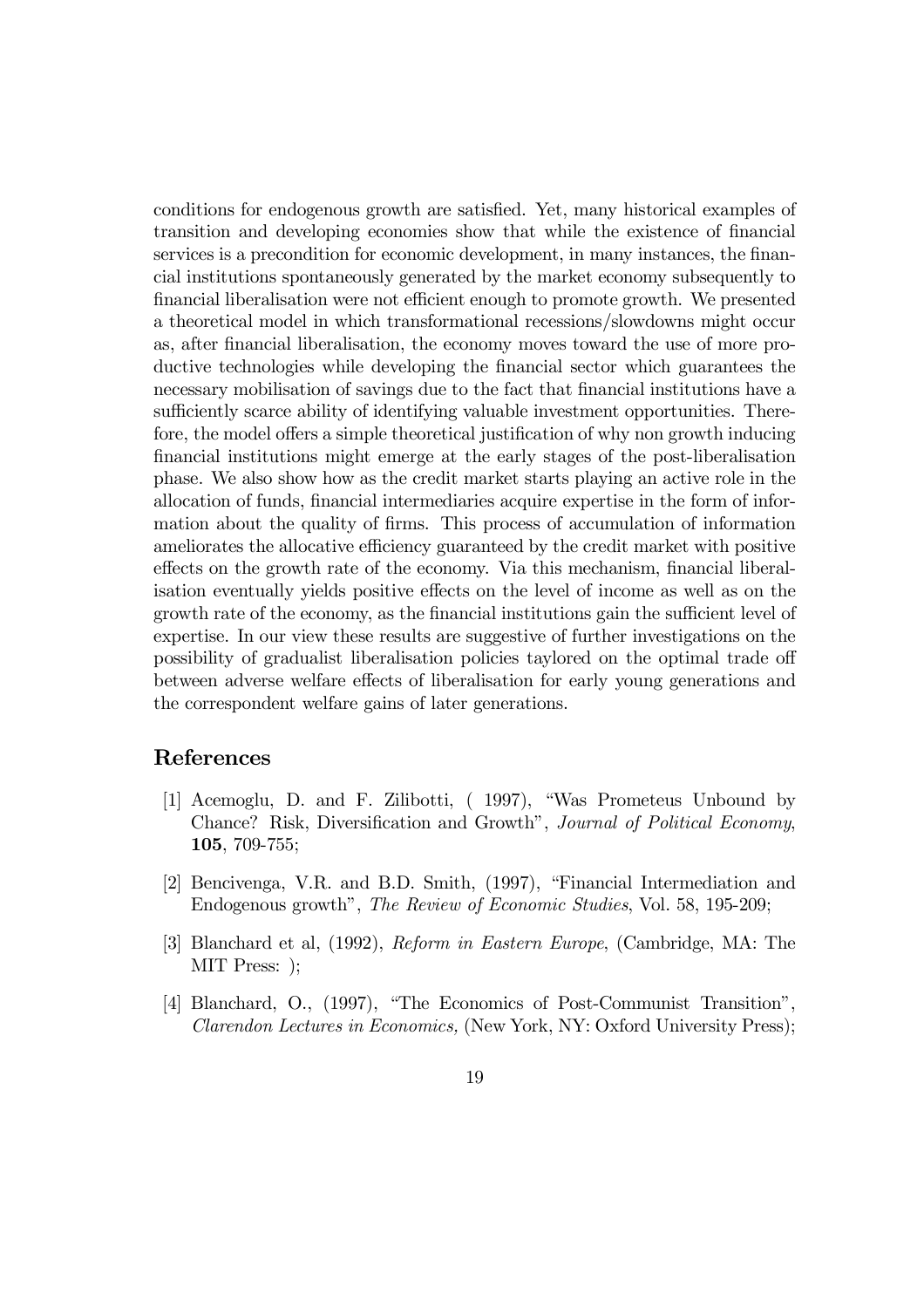- [5] Calvo, G. A., and F. Coricelli, (1996), "Credit Market Imperfections and Low-Output Equilibria in Economies in Transition", in Blejer M., Z. Eckstein, Z. Hercowitz, and L. Leiderman (edited by), Financial Factors in Economic Stabilisation and Growth, (Cambridge (MA): Cambridge Univ. Press), 75- $103:$
- [6] Cameron, R. (Edited by, 1967), Banking at the Early Stages of Industrializa*tion*, (Oxford, UK: Oxford University Press);
- [7] Cho, Y. J., (1989), "Finance and development: the Korean approach", Oxford Review of Economic Policy, 5.4, 88-102;
- [8] Collier, P., and Mayer, (1989), "The assessment: financial liberalization, financial systems, and economic growth", Oxford Review of Economic Policy,  $5.4, 1-12;$
- [9] De Gregorio, J., (1993), "Inflation, Taxation, and Long-Run Growth", Journal of Monetary Economics, 31,
- [10] De Gregorio, J. and Guidotti, P.E., (1995), " Financial Development and Economic Growth", World Development, 23, 433-448;
- [11] Demetriades, P., and Hussein, K., (1996), "Does Financial Development Cause Economic Growth? Evidence for 16 Countries", Journal of Development Economics, 51, 387-411;
- [12] Devereux, M. B., and G. W. Smith (1994), "International Risk Sharing and Economic Growth", *International Economic Review*, **35**, 535-50;
- [13] Fry, M., (1989), "Financial development: theories and recent experience", Oxford Review of Economic Policy, 5.4, 13-28;
- [14] Fry, M., (1995), Money, Interest, and Banking in Economic Development, (London, Uk: Johns Hopkins Univ. Press, 2nd ed.);
- [15] Fry, M., (1997), "In Favour of Financial Liberalisation", *Economic Journal*, 107, 771-782;
- [16] Greenwood, J. and B. Jovanovic, (1990), "Financial Development, Growth and the Distribution of Income, *Journal of Political Economy*", **98**, 1076-1107;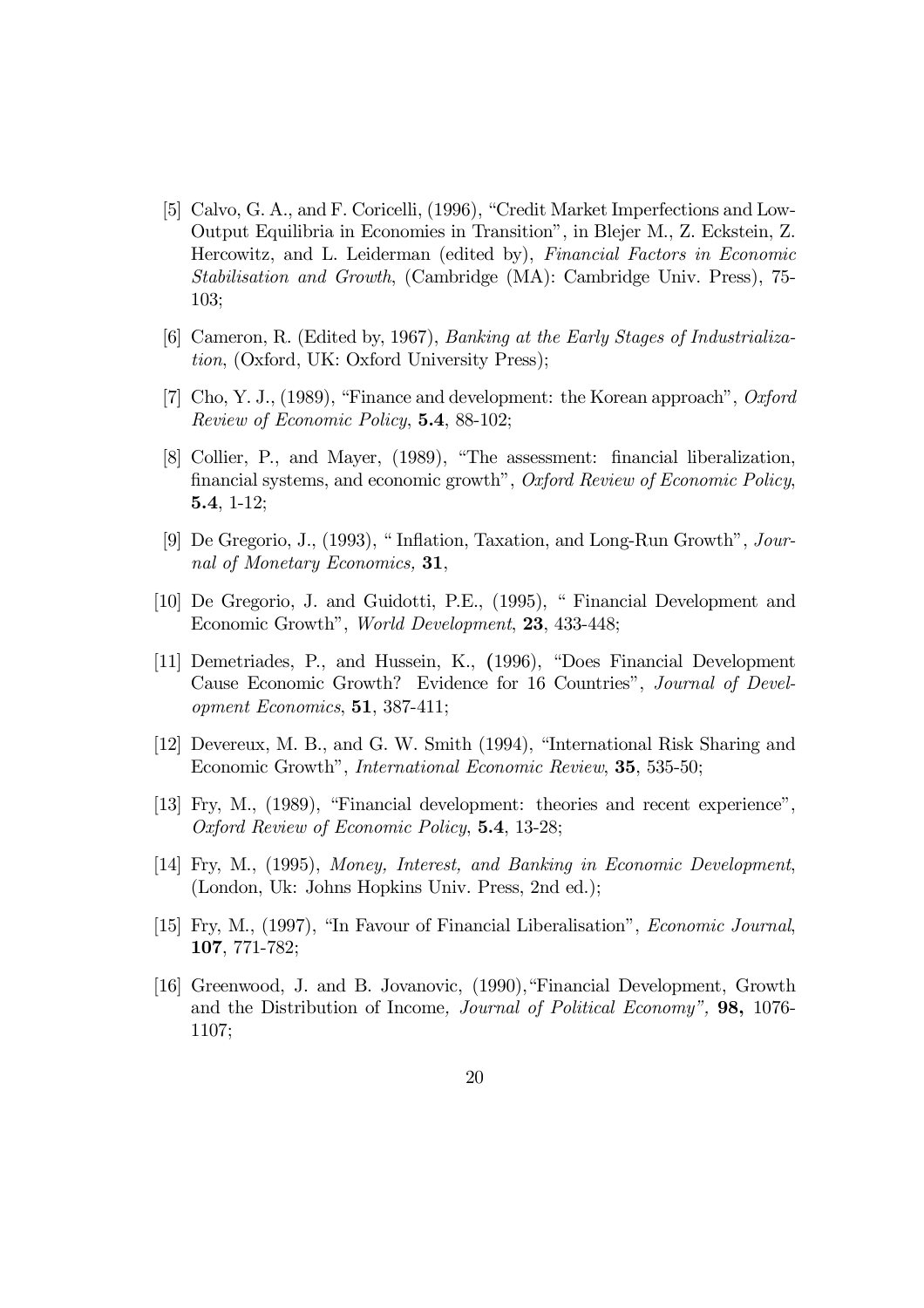- [17] Harris, J., F. Schiantarelli, and M. Siregar (1994), "Financial and Investment Behaviour of the Indonesian Manufactoring Sector and the Effect of Liberalisation: Evidence from Panel Data, 1981-1988". Boston, Mass.: Boston University, Dept. of Economics;
- [18] Harwood, A., B. L. R. Smith (edited by), (1997), Sequencing?, (Washington D.C.: Brookings Institution Press);
- [19] Hermes, N. and R. Lensink (edited by), (1996), Financial Development and Economic Growth, Theory and Experiences from Developing Countries, (London: Routledge);
- [20] Jappelli T., and M. Pagano, (1994), "Savings, Growth, and Liquidity Constraints", Quarterly Journal of Economics, 109, 83-109;
- [21] Jamarillo, F., S. Schiantarelli, and A. Weiss, (1993), "The Effect of Financial Liberalisation on the Allocation of Credit: Panel Data Evidence for Ecuador", World Bank, Policy Research Working Papers, WPS 102;
- [22] Khan, A. (2001), "Financial Development and Economic Growth", Macro*economic Dynamics*,  $5/3$  (forthcoming);
- [23] King, R.G., and R. Levine, (1993b), "Finance, Entreprenurship, and Growth", Journal of Monetary Economics, 32, 513-42;
- [24] Laffont, J., (1993), The Economics of Uncertainty and Information, (Cambridge  $(Ma)$ : MIT Press);
- [25] Lee, J. (1996), "Financial Development by Learning", *Journal of Economic Development*, **50**, 147-64;
- [26] Levine, R. (1997), "Financial development and economic growth: views and agenda", Journal of Economic Literature, 35, 688-726;
- [27] McKinnon, R. I., Money and Capital in Economic Development, (Washington (DC): Brookings Institution, 1973);
- [28] Mckinnon, R.I., (1989), "Financial Liberalisation and Economic Development: Reassessment of Interest Rate Policies in Asia and Latin America", Oxford Review of Economic Policy, 5.4; 29-54;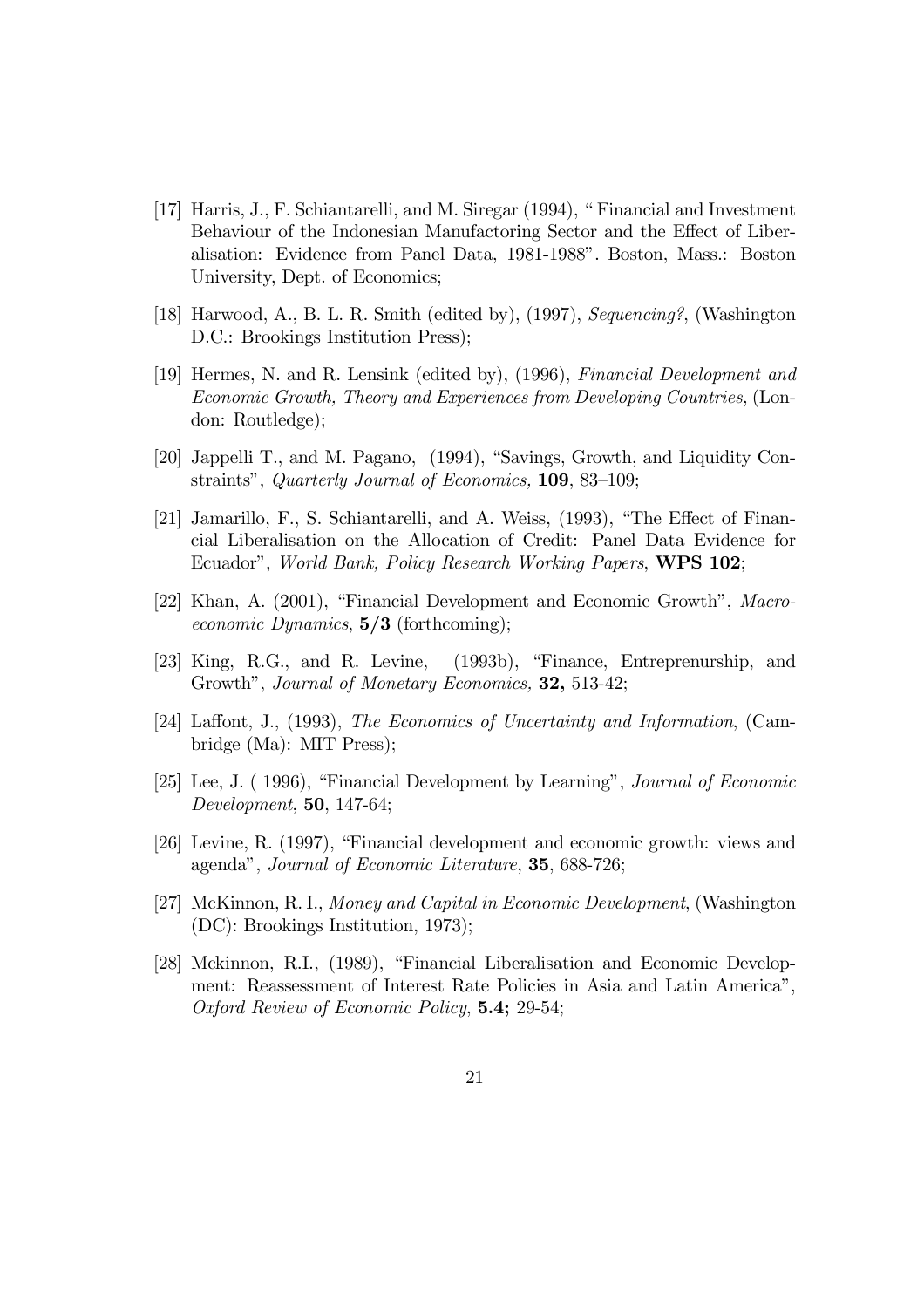- [29] Obstfeld, M., (1994), "Risk-taking, global diversification, and growth", American Economic Review, 84, 1310-1329;
- [30] Pagano, M., (1993), "Financial Markets and Growth: An Overview", European Economic Review, 37, 613-622;
- [31] Rajan, R. G, and L. Zingales, "Financial Dependence and Growth", MIMEO, Un. of Chicago,  $(1997)$ ;
- [32] Ram, R. (1999), "Financial Development and Economic Activity: Additional Evidence", Journal of Development Studies, 23, 164-174;
- [33] Roubini, N. and Sala-i-Martin, X., (1992), "Financial Repression and Economic Growth", Journal of Development Economics, 39, 5-30;
- [34] Roubini, N. and Sala-i-Martin, X., (1995), "A growth Model of Inflation, Tax Evasion, and Financial Repression", Journal of Monetary Economics, 35,  $275-301$ ;
- [35] Saint Paul, G. (1992), " Technological Choice, Financial Markets, and Economic Development", *European Economic Review*, **36**, 763-781;
- [36] Shaw, E.D., Financial Deepening in Economic Development, eds. (Oxford  $(UK):$  Oxford University Press, 1973);
- [37] Stiglitz, J., (1989), "Financial Markets and Development", Oxford Review of Economic Policy,  $5.4$ ,  $55-68$ ;
- [38] Stiglitz, J., (1994), "The Role of the State in Financial Markets", in, Proceedings of the World Bank Conference on Development Economics 1993, (Washington DC: World Bank);
- [39] Stiglitz, J., (1998), "The Role of the Financial System in Development", Presentation at LAC ABCDE;
- [40] Villanueva, D.P., and A. Mirakhor (1990), "Strategies for Financial Reforms: Interest Rate Policies, Stabilisation, and Bank Supervision in Developing Countries", International Monetary Fund Staff Papers, 37, 509-536;
- [41] Vittas, D. (1991), "The Impact of Regulation on Financial Intermediation", World Bank, PRE working paper, WPS 746;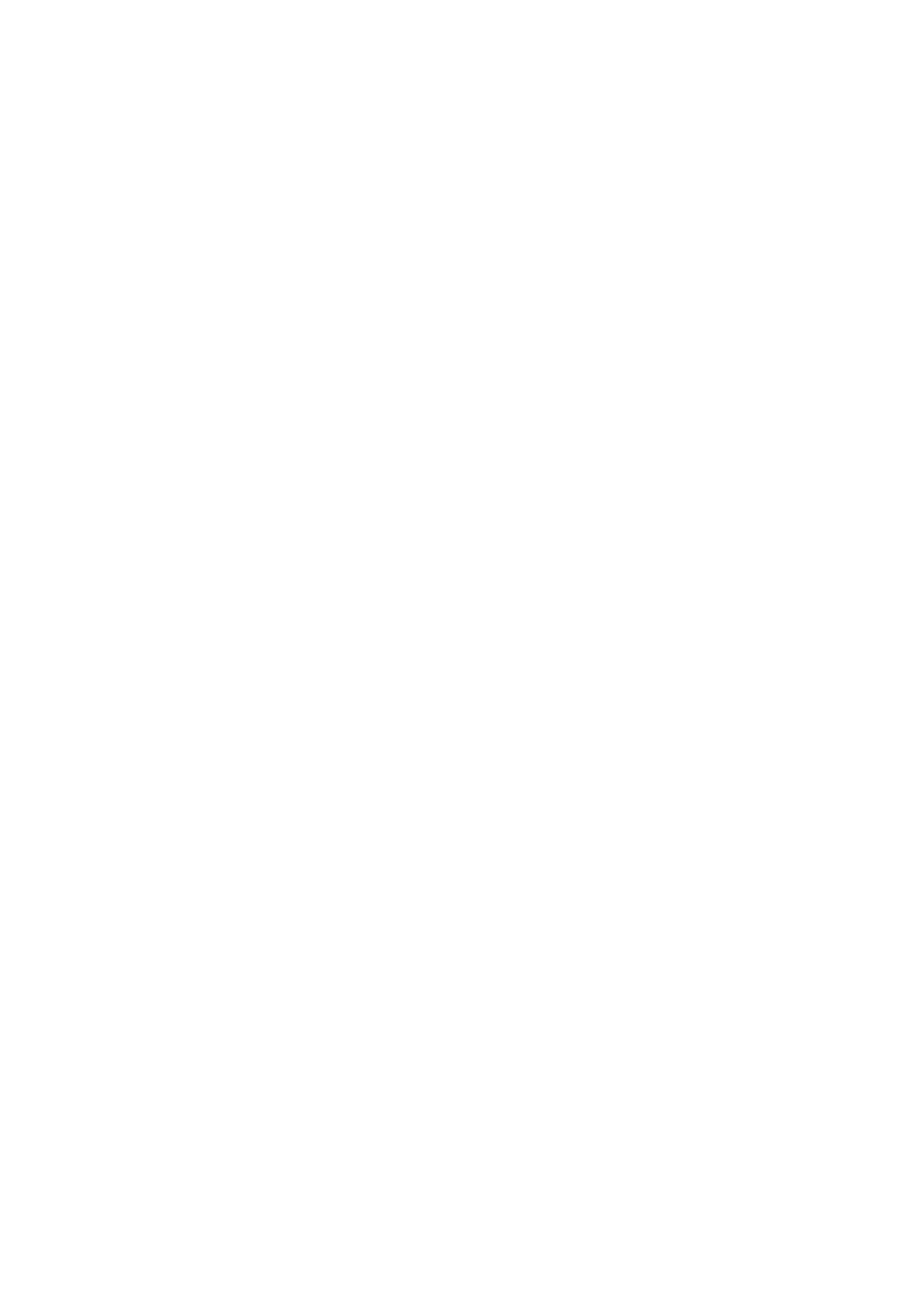- [42] Vittas, D. (1992), Financial Regulation: Changing the Rules of the Game, (Washington, DC: World Bank, EDI Development Studies);
- [43] Xu, Z. (2000), "Financial Development, Investment, And Economic Growth", Economic Enquiry, 38, 331-344.